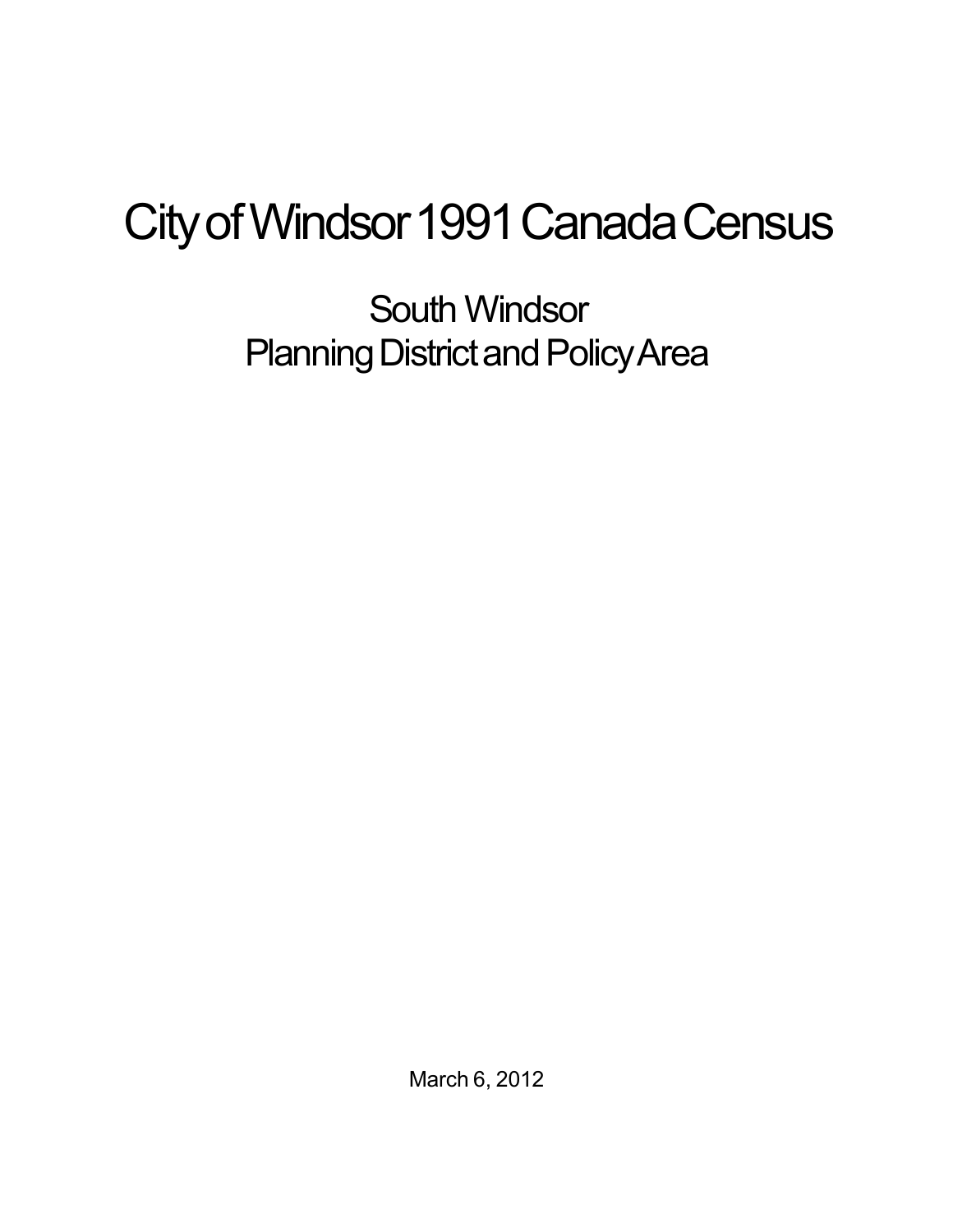## **Table of Contents**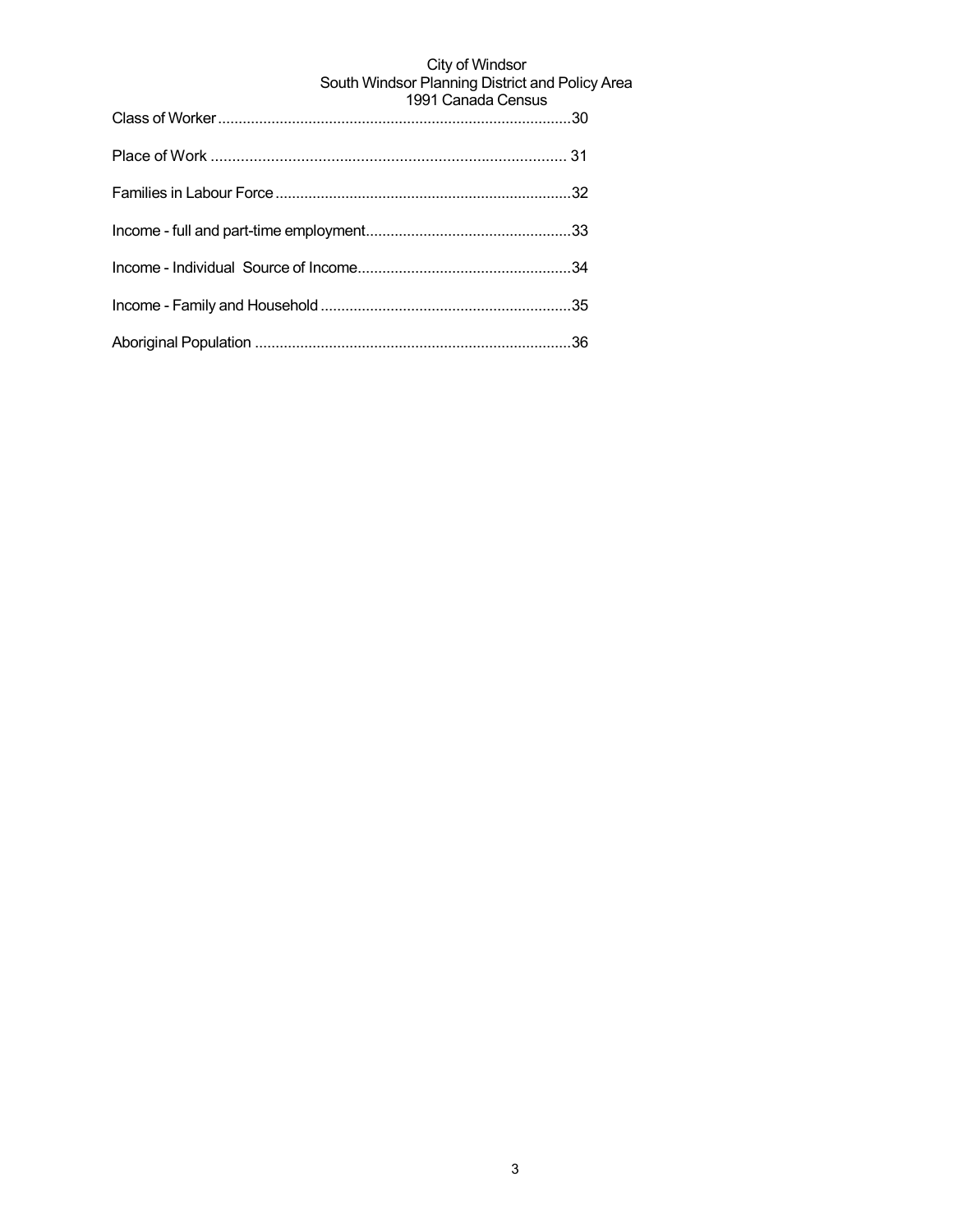## Census Summary

| <b>Census Summary</b>                                 | <b>South Windsor</b> |               |
|-------------------------------------------------------|----------------------|---------------|
| Total Population where census data are available      |                      | 13,925 % base |
|                                                       |                      |               |
| Males                                                 | 6.895                | 50%           |
| Females                                               | 7,045                | 51%           |
| 0 to 4 years                                          | 790                  | 6%            |
| 5 to 19 years                                         | 2,695                | 19%           |
| 20 to 24 years                                        | 1,020                | 7%            |
| 25 to 34 years                                        | 1,700                | 12%           |
| 35 to 44 years                                        | 1,990                | 14%           |
| 45 to 54 years                                        | 1,750                | 13%<br>15%    |
| 55 to 64 years<br>65 to 74 years                      | 2,050<br>1,445       | 10%           |
| 75 years and over                                     | 495                  | 4%            |
|                                                       |                      |               |
| Average age                                           | 38.9                 |               |
| <b>Total census families</b>                          |                      | 4,155 % base  |
| <u>Average persons per family</u>                     | 3.1                  |               |
|                                                       |                      |               |
| <b>Husband-wife families</b>                          | 3,800                | 91%           |
| No children at home                                   | 1,520                | 37%           |
| With children at home                                 | 2,265                | 55%           |
| Lone-parent families<br><b>Total children at home</b> | 350                  | 8%            |
| Average children per family                           | 4,845<br>1.2         |               |
|                                                       |                      |               |
| <b>Private households</b>                             | 4,735                |               |
| Persons in private households                         | 13,835               |               |
| Average persons per household                         | 2.9                  |               |
| Average household income                              | \$65,860             |               |
| Occupied dwellings where census data available        |                      | 4,730 % base  |
| <b>Owned dwellings</b>                                | 4,510                | 95%           |
| <b>Average value</b>                                  | \$147,500            |               |
| <b>Rented dwellings</b>                               | 220                  | 5%            |
| <b>Average rent</b>                                   | \$547                |               |
| Single detached houses                                | 4,590                | 97%           |
| Semi-detached/row/duplexes                            | 125                  | 3%            |
| <b>Apartments</b>                                     | 20                   | 0%            |
| Other types of dwelling                               | 0                    | 0%            |
| Actual (unsuppressed) data:                           |                      |               |
| <b>Total Population</b>                               | 13,936               |               |
| <b>Total Dwellings</b>                                | 4,748                |               |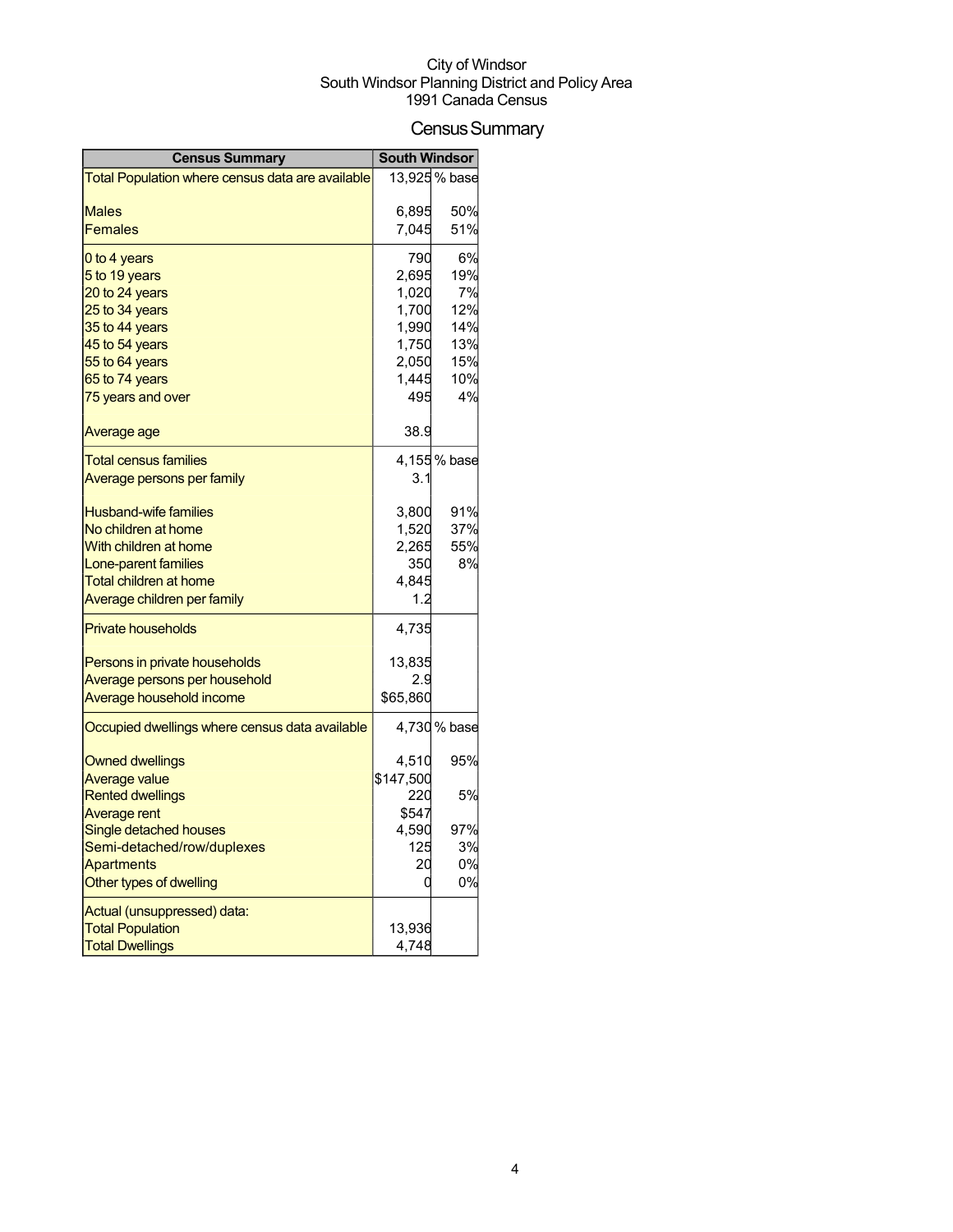## Population By Age

| <b>Population By Age</b>       | <b>South Windsor</b> |               |
|--------------------------------|----------------------|---------------|
| <b>Total population</b>        |                      | 13,925 % base |
| Average age of population      | 38.9                 |               |
| By age:                        |                      |               |
| 0 to 4 years                   | 790                  | 6%            |
| 5 to 9 years                   | 860                  | 6%            |
| 10 to 14 years                 | 895                  | 6%            |
| 15 to 19 years                 | 940                  | 7%            |
| 20 to 24 years                 | 1,020                | 7%            |
| 25 to 34 years                 | 1,700                | 12%           |
| 35 to 44 years                 | 1,990                | 14%           |
| 45 to 54 years                 | 1,750                | 13%           |
| 55 to 64 years                 | 2,050                | 15%           |
| 65 to 74 years                 | 1,445                | 10%           |
| 75 years and over              | 495                  | 4%            |
| By age - detailed:             |                      |               |
| 0 to 4 years                   | 790                  | 6%            |
| 5 to 9 years                   | 860                  | 6%            |
| 10 to 14 years                 | 895                  | 6%            |
| 15 years                       | 160                  | 1%            |
| 16 years                       | 190                  | 1%            |
| 17 years                       | 190                  | 1%            |
| 18 to 19 years                 | 400                  | 3%            |
| 20 to 24 years                 | 1,020                | 7%            |
| 25 to 29 years                 | 830                  | 6%            |
| 30 to 34 years                 | 870                  | 6%            |
| 35 to 39 years                 | 995                  | 7%            |
| 40 to 44 years                 | 995                  | 7%            |
| 45 to 49 years                 | 865                  | 6%            |
| 50 to 54 years                 | 885                  | 6%            |
| 55 to 59 years                 | 965                  | 7%            |
| 60 to 64 years                 | 1,085                | 8%            |
| 65 to 74 years                 | 1,445                | 10%           |
| 75 to 84 years                 | 385                  | 3%            |
| 85 years and over              | 110                  | 1%            |
| 18 years and over              | 10,855               | 78%           |
| Average age, 18 years and over | 47.4                 |               |
| 65 years and over              | 1,940                | 14%           |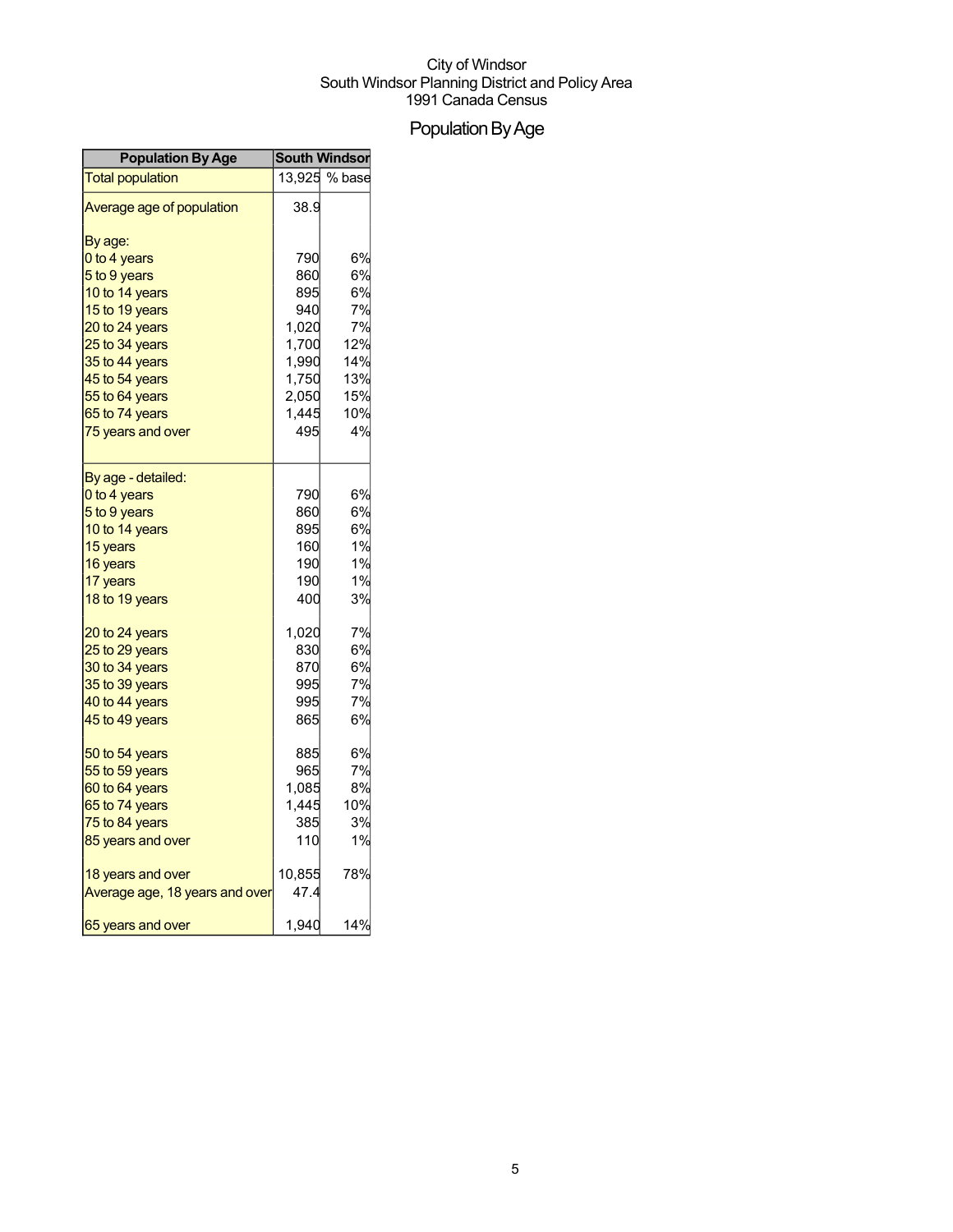## Male Population by age

| <b>Male Population by age</b>        | <b>South Windsor</b> |        |
|--------------------------------------|----------------------|--------|
| <b>Total population</b>              | 13,925               | % base |
| <b>Male population</b>               | 6,895                | 50%    |
| Average age of males                 | 38                   |        |
| By age:                              |                      |        |
| 0 to 4 years                         | 415                  | 3%     |
| 5 to 9 years                         | 425                  | 3%     |
| 10 to 14 years                       | 465                  | 3%     |
| 15 to 19 years                       | 475                  | 3%     |
| 20 to 24 years                       | 535                  | 4%     |
| 25 to 34 years                       | 840                  | 6%     |
| 35 to 44 years                       | 940                  | 7%     |
| 45 to 54 years                       | 815                  | 6%     |
| 55 to 64 years                       | 1,005                | 7%     |
| 65 to 74 years                       | 720                  | 5%     |
| 75 years and over                    | 205                  | 1%     |
| By age - detailed:                   |                      |        |
| 0 to 4 years                         | 415                  | 3%     |
| 5 to 9 years                         | 425                  | 3%     |
| 10 to 14 years                       | 465                  | 3%     |
| 15 years                             | 85                   | 1%     |
| 16 years                             | 90                   | 1%     |
| 17 years                             | 110                  | $1\%$  |
| 18 to 19 years                       | 190                  | 1%     |
| 20 to 24 years                       | 535                  | 4%     |
| 25 to 29 years                       | 415                  | 3%     |
| 30 to 34 years                       | 425                  | 3%     |
| 35 to 39 years                       | 455                  | 3%     |
| 40 to 44 years                       | 485                  | 3%     |
| 45 to 49 years                       | 400                  | 3%     |
| 50 to 54 years                       | 415                  | 3%     |
| 55 to 59 years                       | 460                  | 3%     |
| 60 to 64 years                       | 545                  | 4%     |
| 65 to 74 years                       | 720                  | $5%$   |
| 75 to 84 years                       | 160                  | 1%     |
| 85 years and over                    | 45                   | 0%     |
| 18 years and over                    | 5,305                | 38%    |
| Average age, males 18 years and over | 46.6                 |        |
| 65 years and over                    | 925                  | 7%     |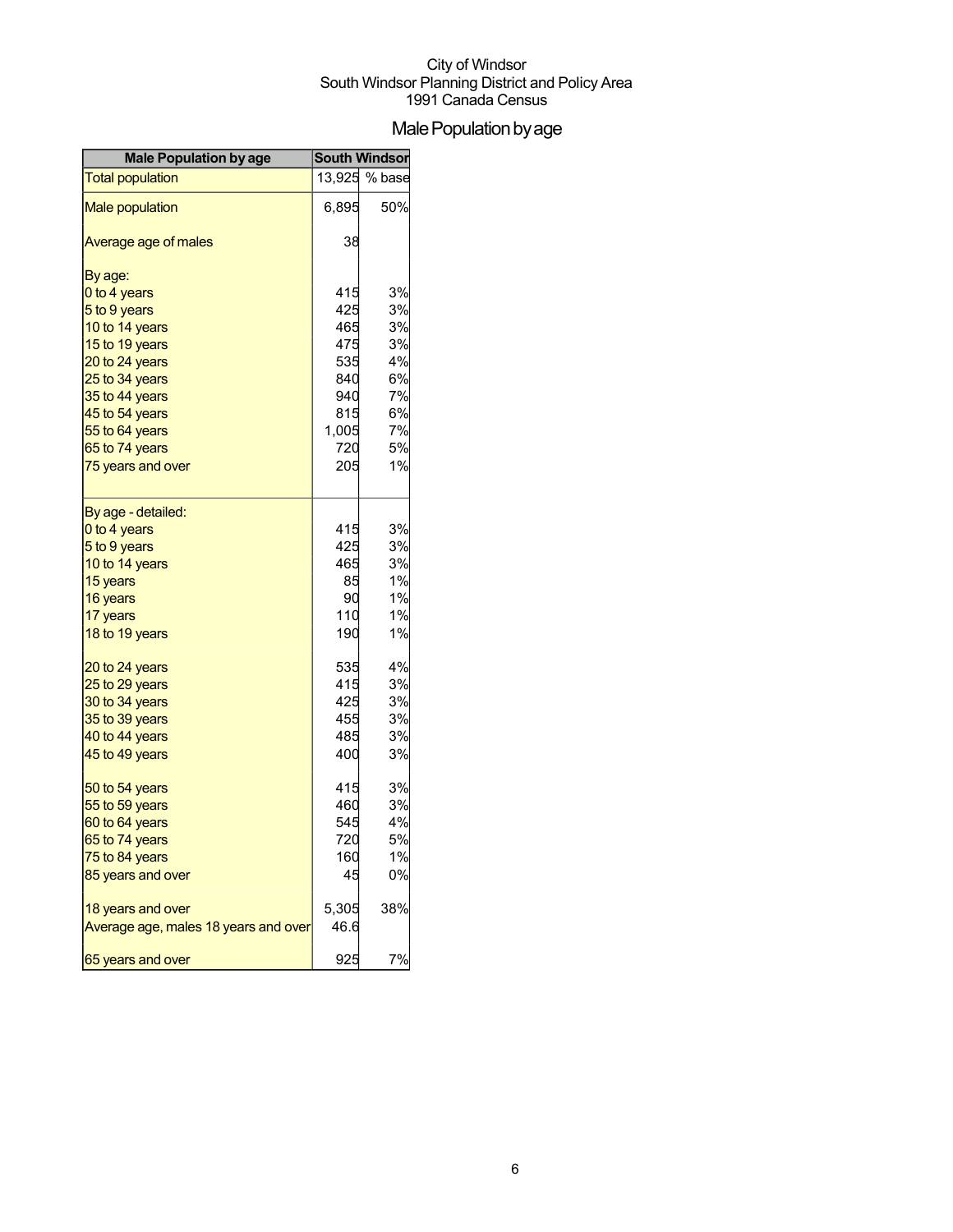## Female Population by age

| <b>Female Population by age</b>        | <b>South Windsor</b> |               |
|----------------------------------------|----------------------|---------------|
| <b>Total population</b>                |                      | 13,925 % base |
| <b>Female population</b>               | 7,045                | 51%           |
| Average age of females                 | 39.9                 |               |
| By age:                                |                      |               |
| 0 to 4 years                           | 375                  | 3%            |
| 5 to 9 years                           | 435                  | 3%            |
| 10 to 14 years                         | 430                  | 3%            |
| 15 to 19 years                         | 465                  | 3%            |
| 20 to 24 years                         | 485                  | 3%            |
| 25 to 34 years                         | 860                  | 6%            |
| 35 to 44 years                         | 1,050                | 8%            |
| 45 to 54 years                         | 935                  | 7%            |
| 55 to 64 years                         | 1,045                | 8%            |
| 65 to 74 years                         | 725                  | 5%            |
| 75 years and over                      | 290                  | 2%            |
| By age - detailed:                     |                      |               |
| 0 to 4 years                           | 375                  | 3%            |
| 5 to 9 years                           | 435                  | 3%            |
| 10 to 14 years                         | 430                  | 3%            |
| 15 years                               | 75                   | 1%            |
| 16 years                               | 100                  | 1%            |
| 17 years                               | 80                   | 1%            |
| 18 to 19 years                         | 210                  | 2%            |
| 20 to 24 years                         | 485                  | 3%            |
| 25 to 29 years                         | 415                  | 3%            |
| 30 to 34 years                         | 445                  | 3%            |
| 35 to 39 years                         | 540                  | 4%            |
| 40 to 44 years                         | 510                  | 4%            |
| 45 to 49 years                         | 465                  | 3%            |
| 50 to 54 years                         | 470                  | 3%            |
| 55 to 59 years                         | 505                  | 4%            |
| 60 to 64 years                         | 540                  | 4%            |
| 65 to 74 years                         | 725                  | 5%            |
| 75 to 84 years                         | 225                  | 2%            |
| 85 years and over                      | 65                   | 0%            |
| 18 years and over                      | 5,550                | 40%           |
| Average age, females 18 years and over | 48.1                 |               |
| 65 years and over                      | 1,015                | 7%            |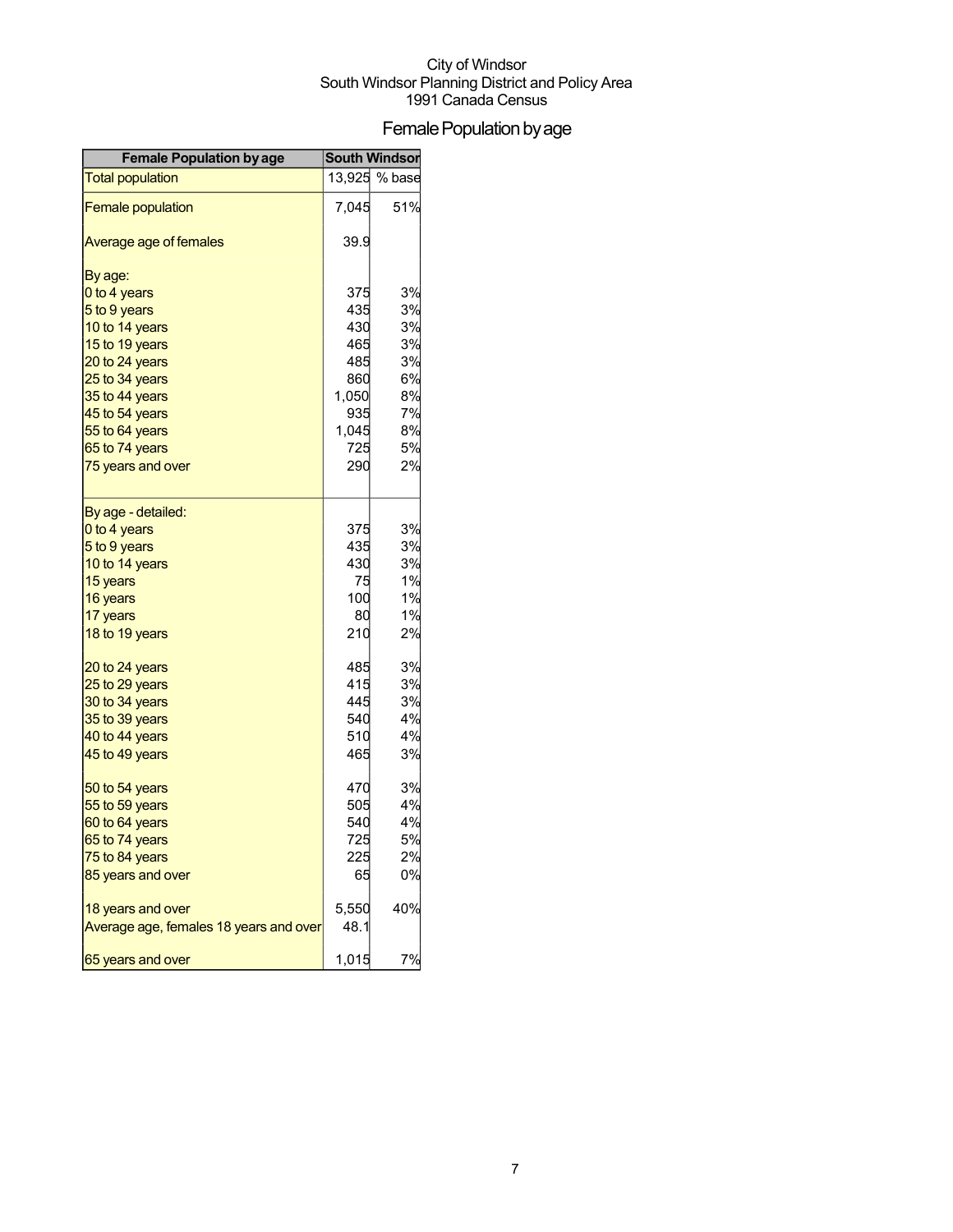## FamilyStructureandChildren

| Family Structure and Children South Windson |       |        |
|---------------------------------------------|-------|--------|
| <b>Total census families</b>                | 4,155 | % base |
| By family structure:                        |       |        |
| <b>Total husband-wife families</b>          | 3,800 | 91%    |
| With no children at home                    | 1,520 | 37%    |
| With children at home                       | 2,265 | 55%    |
| 1 child                                     | 795   | 19%    |
| 2 children                                  | 995   | 24%    |
| 3 or more children                          | 470   | 11%    |
| Families - now-married couples              | 3,725 | 90%    |
| With no children at home                    | 1,485 | 36%    |
| With children at home                       | 2,225 | 54%    |
| 1 child                                     | 780   | 19%    |
| 2 children                                  | 990   | 24%    |
| 3 or more children                          | 450   | 11%    |
| Families - common-law couples               | 75    | 2%     |
| With no children at home                    | 35    | 1%     |
| With children at home                       | 40    | 1%     |
| 1 child                                     | 15    | 0%     |
| 2 children                                  | 5     | 0%     |
| 3 or more children                          | 20    | 0%     |
| Lone-parent families                        | 350   | 8%     |
| Lone male parent                            | 85    | 2%     |
| 1 child at home                             | 45    | 1%     |
| 2 children at home                          | 35    | 1%     |
| 3 or more children at home                  | 10    | 0%     |
| Lone female parent                          | 280   | 7%     |
| 1 child at home                             | 165   | 4%     |
| 2 children at home                          | 90    | 2%     |
| 3 or more children at home                  | 15    | 0%     |
| <b>Total children at home</b>               | 4,845 | % base |
| By age of children:                         |       |        |
| $0 - 5$ years                               | 940   | 19%    |
| $6 - 14$ years                              | 1,560 | 32%    |
| 15 - 17 years                               | 545   | 11%    |
| 18 - 24 years                               | 1,285 | 27%    |
| 25 years and over                           | 555   | 11%    |
| Average children per family                 | 1.2   |        |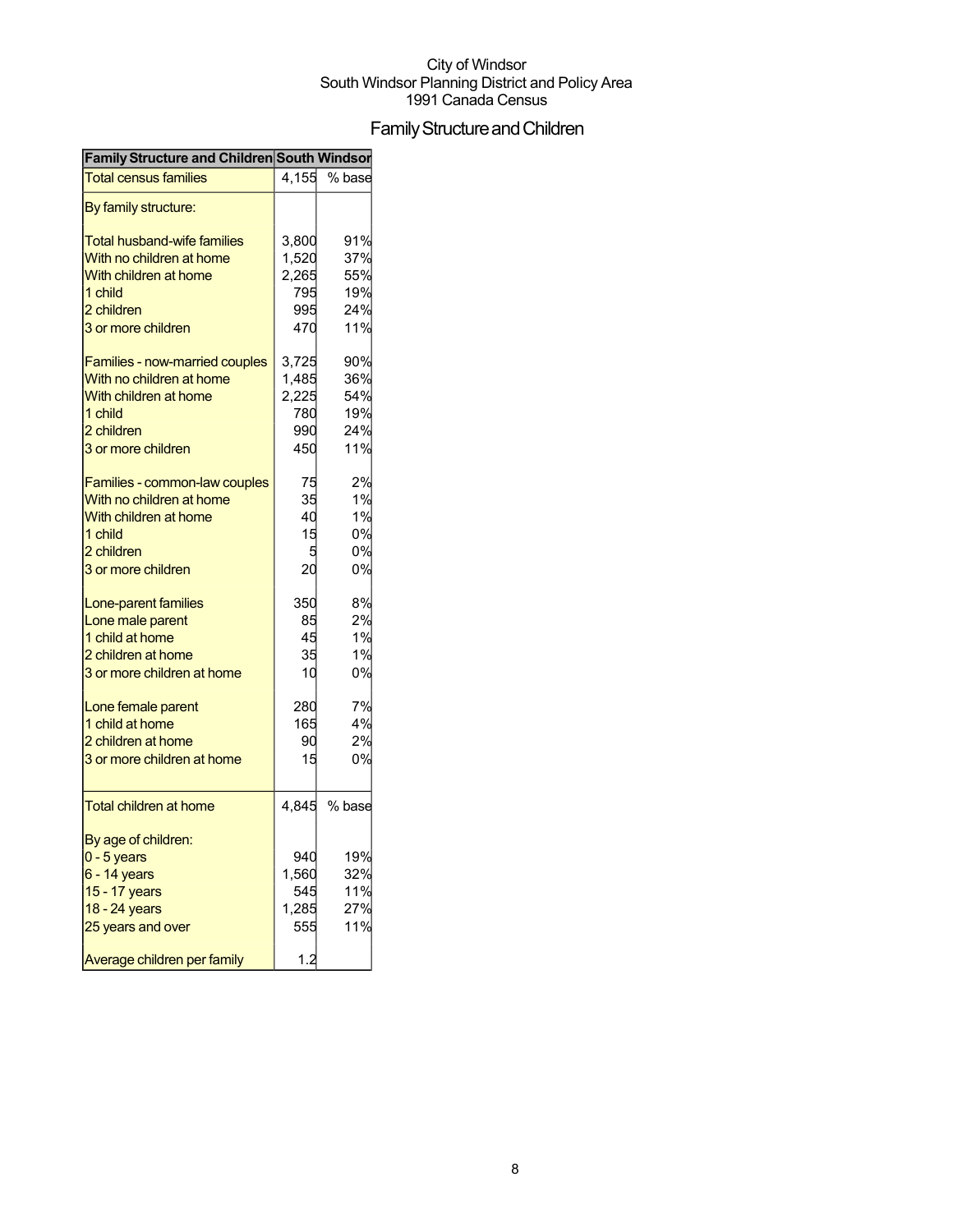## Households and Marital Status

| <b>Households and Marital Status</b>                     |              | <b>South Windsor</b> |
|----------------------------------------------------------|--------------|----------------------|
| <b>Private households</b>                                |              | 4,735 % base         |
|                                                          |              |                      |
| By size of household:                                    |              |                      |
| 1 person                                                 | 535          | 11%                  |
| 2 persons                                                | 1,635        | 35%                  |
| 3 persons                                                | 970          | 20%                  |
| 4 - 5 persons                                            | 1,435        | 30%                  |
| 6 or more persons                                        | 165          | 3%                   |
|                                                          |              |                      |
| By number of census families:                            |              |                      |
| Non-family households                                    | 645          | 14%                  |
| <b>Family households</b>                                 | 4,095        | 86%                  |
| 1 census family                                          | 4,030        | 85%                  |
| 2 or more census families                                | 65           | 1%                   |
| Persons in private households                            | 13,835       |                      |
| Average persons per household                            | 2.9          |                      |
| Census families in private                               |              | 4,155 % base         |
| households                                               |              |                      |
|                                                          |              |                      |
| By size of census family:                                |              |                      |
| 2 persons                                                | 1,745        | 42%                  |
| 3 persons                                                | 905          | 22%<br>24%           |
| 4 persons                                                | 1,005<br>485 | 12%                  |
| 5 or more persons                                        |              |                      |
| <b>Total population</b>                                  |              | 13,925 % base        |
| By marital status, for persons 15 years of age and over: |              |                      |
| Single (never married)                                   | 2,760        | 20%                  |
| <b>Married</b>                                           | 7,545        | 54%                  |
| Widowed                                                  | 630          | 5%                   |
| <b>Divorced</b>                                          | 315          | 2%                   |
| <b>Separated</b>                                         | 145          | 1%                   |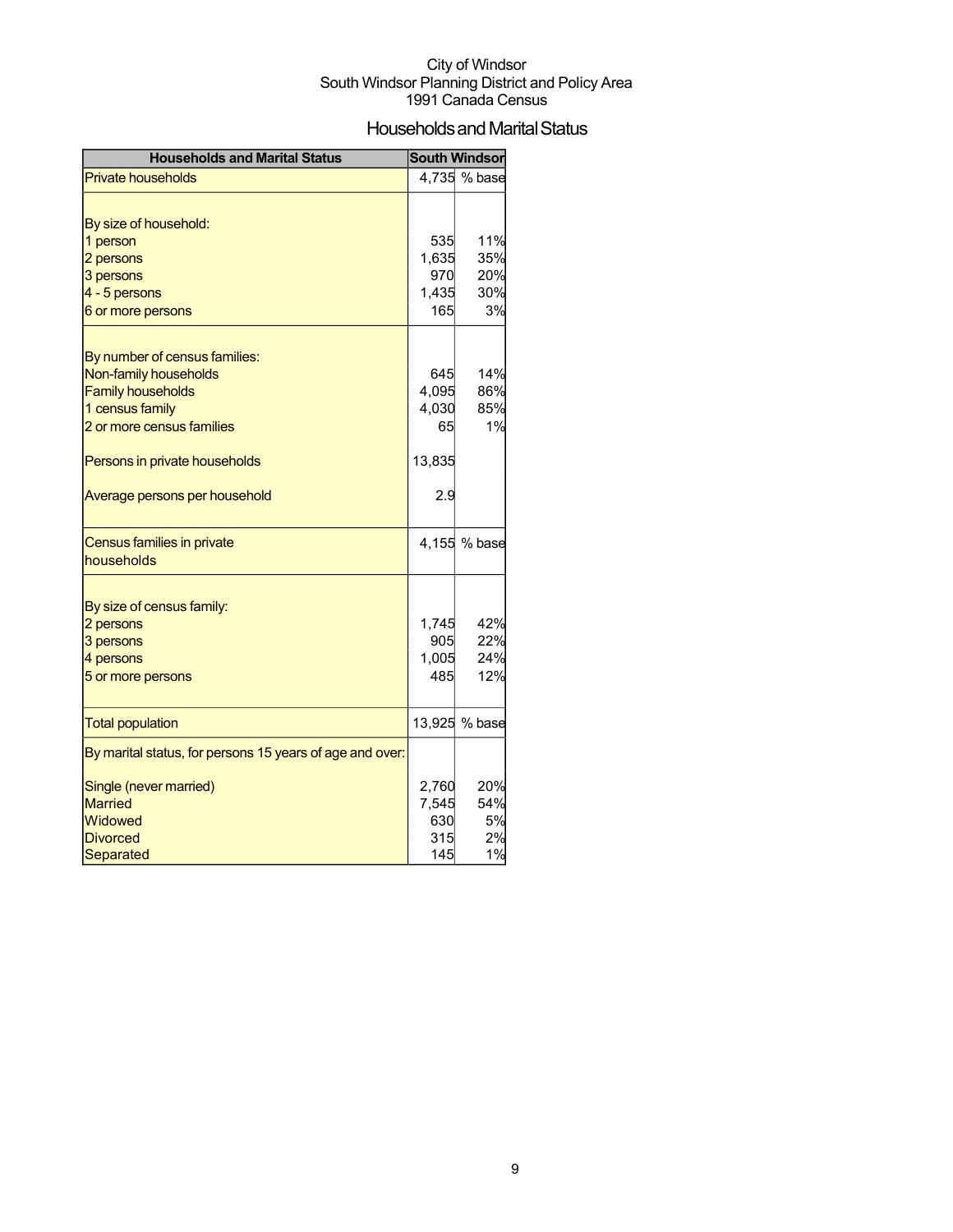## Family Status and Family Size

| <b>Family Status and Family Size</b>                                                                                                                                  | <b>South Windsor</b>             |                               |
|-----------------------------------------------------------------------------------------------------------------------------------------------------------------------|----------------------------------|-------------------------------|
| Persons in private households                                                                                                                                         |                                  | 13.865 % base                 |
| By living arrangements:<br>Number of non-family persons<br><b>Living with relatives</b><br>Living with non-relatives only<br>Living alone                             | 1,095<br>340<br>225<br>545       | 8%<br>2%<br>2%<br>4%          |
| Number of family persons                                                                                                                                              | 12,770                           | 92%                           |
| Average persons per family                                                                                                                                            | 3.1                              |                               |
| Persons 65+ years in househlds                                                                                                                                        | 1,920                            | % base                        |
| By living arrangements:<br>Number of non-family persons<br><b>Living with relatives</b><br>Living with non-relatives only<br>Living alone<br>Number of family persons | 455<br>150<br>35<br>265<br>1,480 | 24%<br>8%<br>2%<br>14%<br>77% |
| Economic families in househlds                                                                                                                                        | 4,150                            | % base                        |
| By size of economic family:<br>2 persons<br>3 persons<br>4 persons<br>5 or more persons                                                                               | 1,625<br>945<br>1,020<br>560     | 39%<br>23%<br>25%<br>13%      |
| Persons in economic families                                                                                                                                          | 13,095                           |                               |
| Average persons per economic family                                                                                                                                   | 3.2                              |                               |
| <b>Total unattached individuals</b>                                                                                                                                   | 750                              |                               |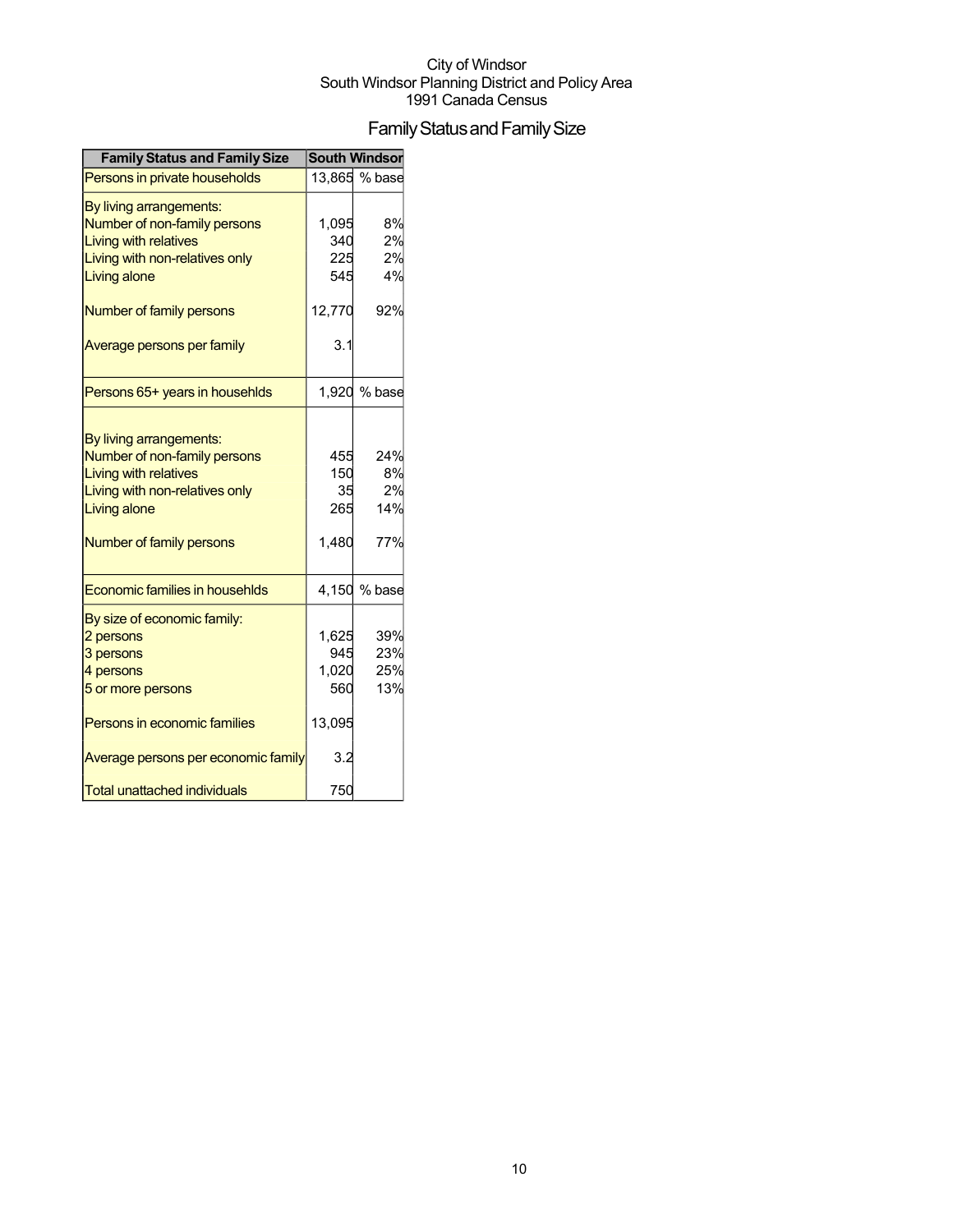## Dwellings

| <b>Dwellings</b>               | <b>South Windsor</b> |              |
|--------------------------------|----------------------|--------------|
| <b>Occupied dwellings</b>      |                      | 4,730 % base |
| By tenure:                     |                      |              |
| Rented                         | 220                  | 5%           |
| Owned                          | 4,510                | 95%          |
| <b>Band housing</b>            |                      | 0%           |
| By dwelling type:              |                      |              |
| Single-detached house          | 4,590                | 97%          |
| Semi-detached house            | 10                   | 0%           |
| <b>Row house</b>               | 110                  | 2%           |
| Apartment, detached duplex     |                      | 0%           |
| Apartment less than 5 storey   | 20                   | 0%           |
| Apartment 5 or more storeys    | O                    | 0%           |
| Other single attached house    | O                    | 0%           |
| <b>Movable dwelling</b>        | O                    | 0%           |
| Average rooms per dwelling     | 7.5                  |              |
| Average bedrooms per dwelling  | 3.1                  |              |
| Average persons per room       | 0.4                  |              |
| By period of construction      |                      |              |
| Before 1946                    | 230                  | 5%           |
| 1946 - 1960                    | 2,580                | 55%          |
| 1961 - 1970                    | 1,285                | 27%          |
| 1971 - 1980                    | 385                  | 8%           |
| 1981 - 1985                    | 100                  | 2%           |
| 1986 - 1991                    | 125                  | 3%           |
| Condition of dwelling:         |                      |              |
| Regular maintenance            | 3,605                | 76%          |
| Minor repairs needed           | 945                  | 20%          |
| <b>Major repairs needed</b>    | 195                  | 4%           |
| Owner one-family households    |                      | 3,675% base  |
| Average value of dwellings     | \$147,500            |              |
| Owner expenses:                |                      |              |
| Average major monthly payments | \$638                |              |
| Payments > 30% of income       | 230                  | 6%           |
| Tenant one-family households   |                      | 100 % base   |
| Tenant expenses:               |                      |              |
| Average gross monthly rent     | \$547                |              |
| Rent > 30% of income           | 35                   | 35%          |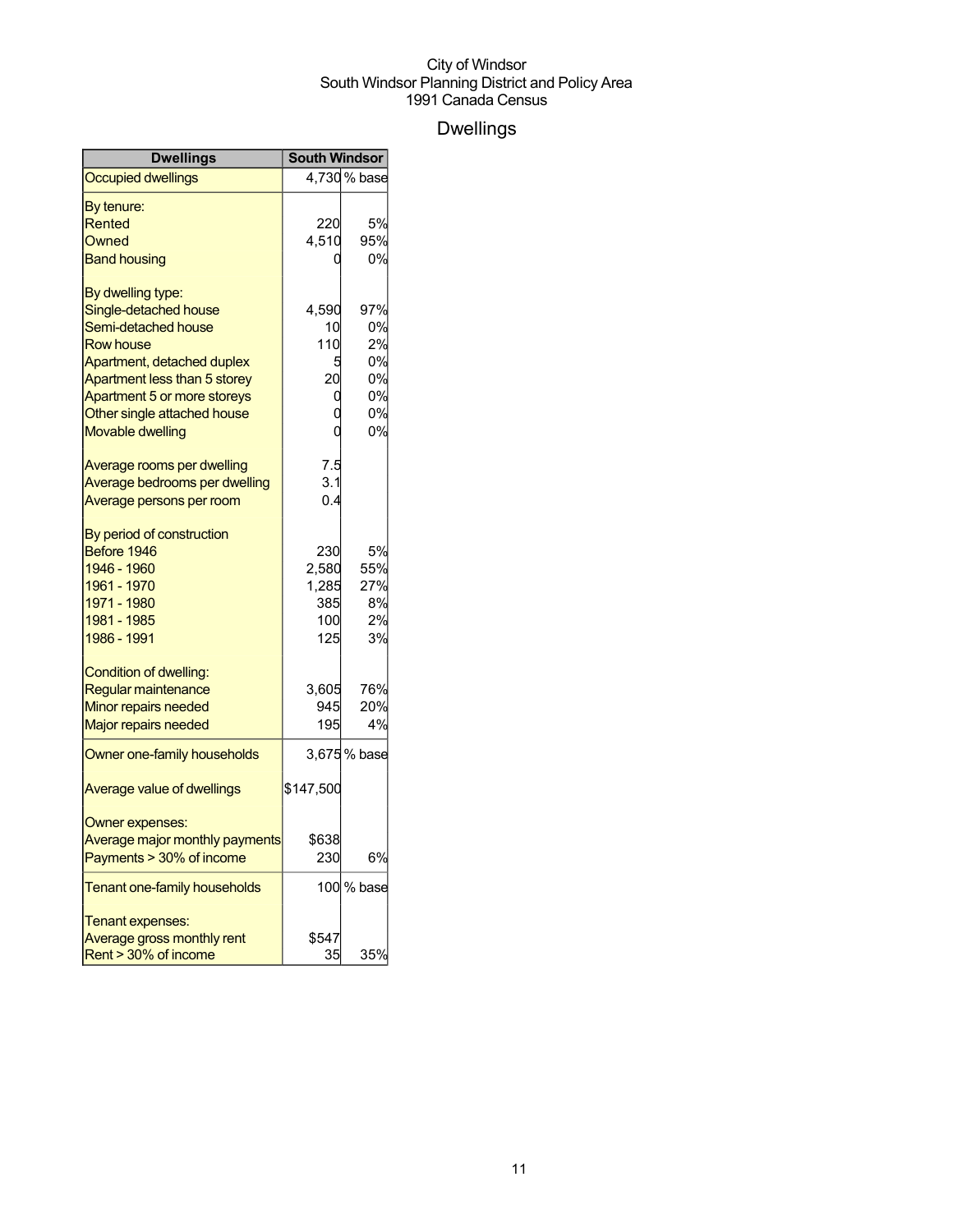## Language-Mothertongue

| Language - Mother tongue            | <b>South Windsor</b> |               |
|-------------------------------------|----------------------|---------------|
| <b>Total responses</b>              |                      | 13,935 % base |
|                                     |                      |               |
| <b>Total single responses</b>       | 13,515               | 97%           |
| <b>Total official languages</b>     | 11,190               | 80%           |
| <b>English</b>                      | 10,885               | 78%           |
| French                              | 305                  | 2%            |
| <b>Total non-official languages</b> | 2,310                | 17%           |
| Arabic                              | 150                  | 1%            |
| <b>Bulgarian</b>                    |                      | 0%            |
| <b>Chinese</b>                      | 105                  | 1%            |
| <b>Dutch</b>                        | 35                   | 0%            |
| <b>Finnish</b>                      |                      | 0%            |
| German                              | 265                  | 2%            |
| Greek                               | 120                  | 1%            |
| Hungarian                           | 110                  | 1%            |
| Italian                             | 710                  | 5%            |
| <b>Polish</b>                       | 120                  | 1%            |
| Portuguese                          | 5                    | 0%            |
| Punjabi                             | 5                    | 0%            |
| <b>Russian</b>                      | 10                   | 0%            |
| <b>Spanish</b>                      | 25                   | 0%            |
| Tagalog (Pilipino)                  | 45                   | 0%            |
| Ukrainian                           | 110                  | 1%            |
| Vietnamese                          |                      | 0%            |
| Major aboriginal languages          |                      | 0%            |
| Languages other than above          | 480                  | 3%            |
|                                     |                      |               |
| <b>Total multiple responses</b>     | 420                  | 3%            |
| <b>English and French</b>           | 55                   | 0%            |
| English and non-official language   | 320                  | 2%            |
| French and non-official language    |                      | 0%            |
| English, French and other language  |                      | 0%            |
| Non-official languages              | 30                   | 0%            |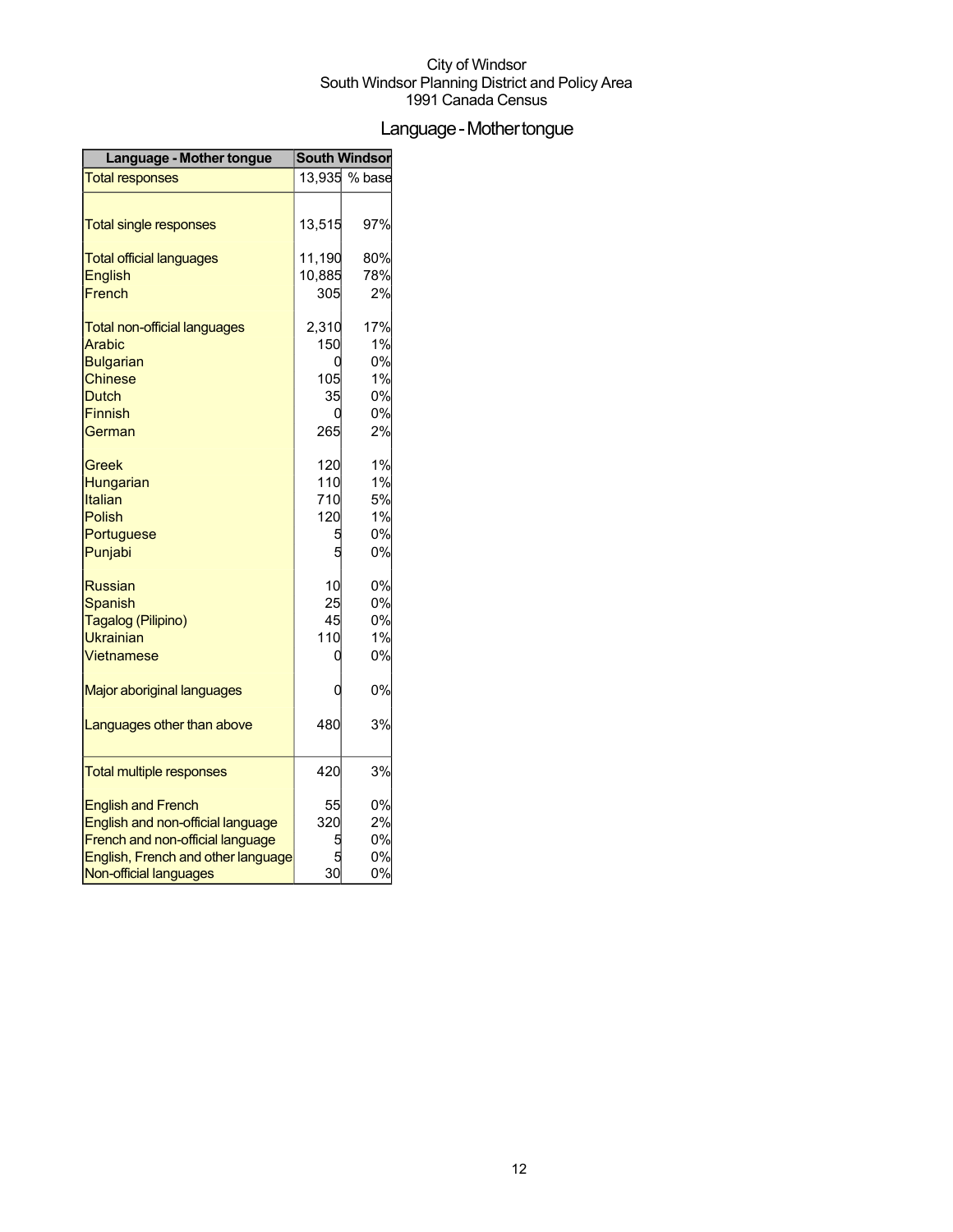## Language-Homelanguage

| Language - Home language South Windson |        |        |
|----------------------------------------|--------|--------|
| <b>Total responses</b>                 | 13,930 | % base |
| <b>Total single responses</b>          | 13,615 | 98%    |
| <b>Total official languages</b>        | 12,635 | 91%    |
| <b>English</b>                         | 12,615 | 91%    |
| French                                 | 20     | 0%     |
| <b>Total non-official languages</b>    | 995    | 7%     |
| <b>Arabic</b>                          | 65     | 0%     |
| Armenian                               | 0      | 0%     |
| <b>Chinese</b>                         | 75     | 1%     |
| <b>Creoles</b>                         | C      | 0%     |
| Croatian                               | 30     | 0%     |
| <b>Dutch</b>                           | 0      | 0%     |
| German                                 | 55     | 0%     |
| Greek                                  | 55     | 0%     |
| Gujarati                               | C      | 0%     |
| Hungarian                              | 35     | 0%     |
| Hindi                                  |        | 0%     |
| Italian                                | 340    | 2%     |
| Japanese                               | C      | 0%     |
| Khmer (Cambodian)                      |        | 0%     |
| Korean                                 | Ó      | 0%     |
| Portuguese                             | 10     | 0%     |
| Persian (Farsi)                        | 10     | 0%     |
| <b>Polish</b>                          | 75     | 1%     |
| Punjabi                                | C      | 0%     |
| Romanian                               | 10     | 0%     |
| <b>Russian</b>                         | 0      | 0%     |
| <b>Spanish</b>                         | 10     | 0%     |
| Tagalog (Pilipino)                     | 60     | 0%     |
| Tamil                                  | 10     | 0%     |
| <b>Ukrainian</b>                       | 25     | 0%     |
| Urdu                                   | 10     | 0%     |
| Vietnamese                             | d      | 0%     |
| <b>Major aboriginal languages</b>      |        | 0%     |
| Languages other than above             | 65     | 0%     |
| <b>Total multiple responses</b>        | 315    | 2%     |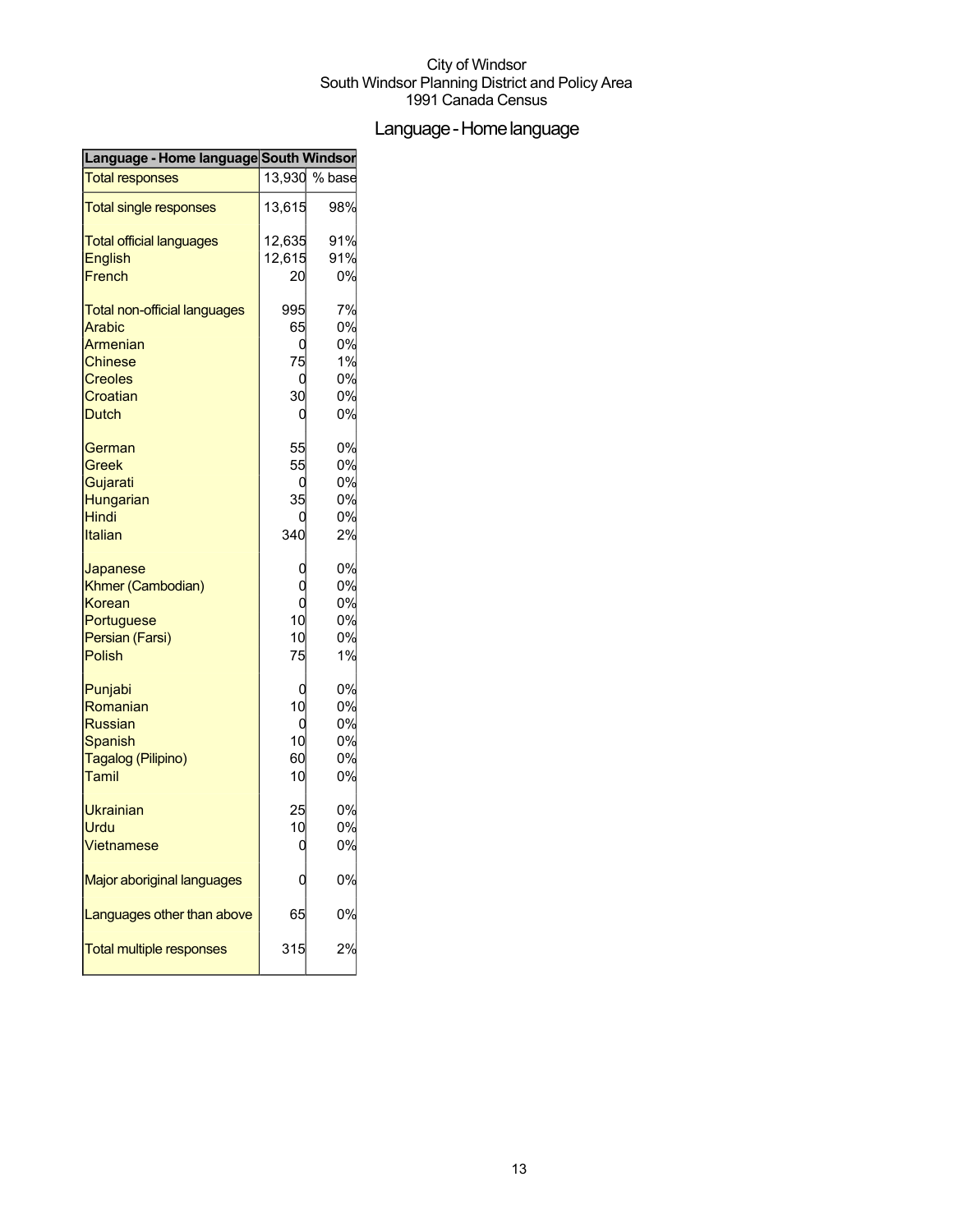## Language - Knowledge of

| Language - Knowledge of South Windsor                                                                                                          |                                   |                                  |
|------------------------------------------------------------------------------------------------------------------------------------------------|-----------------------------------|----------------------------------|
| <b>Total population</b>                                                                                                                        |                                   | 13.925 % base                    |
| <b>Official languages:</b><br><b>English only</b><br><b>French only</b><br><b>Both English and French</b><br><b>Neither English nor French</b> | 12,555<br>1,295<br>75             | 90%<br>0%<br>9%<br>1%            |
| Non-official languages:<br>Armenian<br>Arabic<br><b>Chinese</b><br>Cree<br><b>Creoles</b><br>Croatian                                          | 10<br>215<br>170<br>C<br>C<br>50  | 0%<br>2%<br>1%<br>0%<br>0%<br>0% |
| <b>Dutch</b><br><b>Finnish</b><br>German<br>Greek<br>Gujarati<br><b>Hebrew</b>                                                                 | 60<br>10<br>385<br>110<br>35      | 0%<br>0%<br>3%<br>1%<br>0%<br>0% |
| Hindi<br>Hungarian<br>Italian<br>Japanese<br>Korean<br>Persian (Farsi)                                                                         | 10<br>230<br>1,180<br>20          | 0%<br>2%<br>8%<br>0%<br>0%<br>0% |
| <b>Polish</b><br>Portuguese<br>Punjabi<br>Romanian<br><b>Russian</b><br>Spanish                                                                | 225<br>10<br>15<br>50<br>70<br>65 | 2%<br>0%<br>0%<br>0%<br>1%<br>0% |
| Tagalog (Pilipino)<br>Tamil<br>Ukrainian<br>Urdu<br><b>Vietnamese</b><br>Yiddish                                                               | 95<br>10<br>150<br>35<br>35       | 1%<br>0%<br>1%<br>0%<br>0%<br>0% |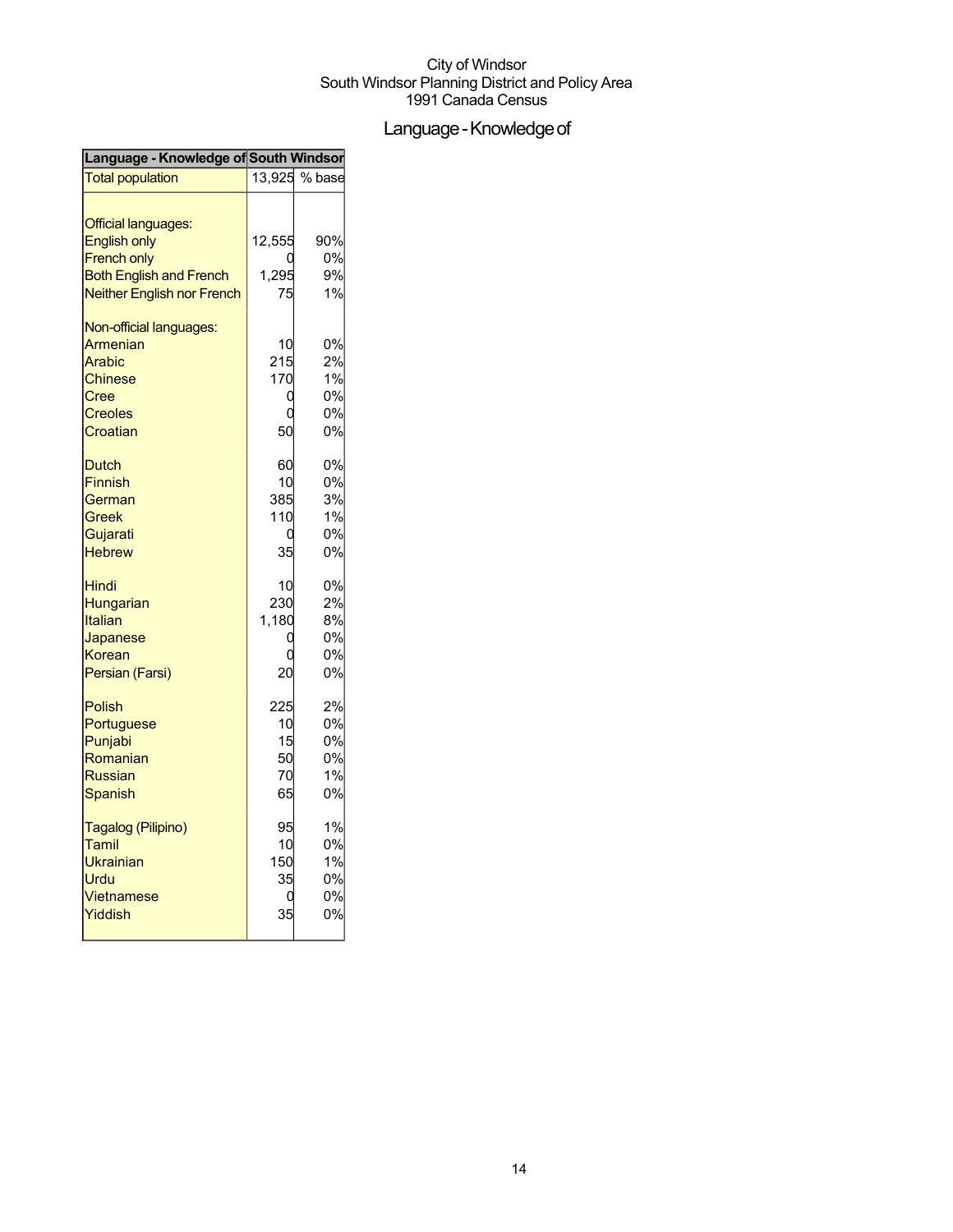## Religion

| <b>Religion</b>             | <b>South Windsor</b> |               |  |
|-----------------------------|----------------------|---------------|--|
| <b>Total population</b>     |                      | 13,925 % base |  |
|                             |                      |               |  |
| Catholic                    | 7,210                | 52%           |  |
| <b>Roman Catholic</b>       | 7,145                | 51%           |  |
| <b>Ukrainian Catholic</b>   | 70                   | 1%            |  |
| Protestant                  | 4.850                | 35%           |  |
| <b>United Church</b>        | 1,230                | 9%            |  |
| Anglican                    | 1,375                | 10%           |  |
| <b>Baptist</b>              | 320                  | 2%            |  |
| Presbyterian                | 690                  | 5%            |  |
| Lutheran                    | 440                  | 3%            |  |
| Pentecostal                 | 55                   | 0%            |  |
| <b>Mennonite</b>            | 0                    | 0%            |  |
| <b>Jehovah's Witnesses</b>  | 55                   | 0%            |  |
| <b>Reformed Bodies</b>      |                      | 0%            |  |
| <b>Salvation Army</b>       | 35                   | 0%            |  |
| Latter-day Saints (Mormons) |                      | 0%            |  |
| <b>Other Protestant</b>     | 610                  | 4%            |  |
| <b>Other Religions</b>      | 1,295                | 9%            |  |
| <b>Eastern Orthodox</b>     | 575                  | 4%            |  |
| <b>Jewish</b>               | 440                  | 3%            |  |
| Islam                       | 230                  | 2%            |  |
| <b>Buddhist</b>             | U                    | 0%            |  |
| Hindu                       | 20                   | 0%            |  |
| <b>Sikh</b>                 |                      | 0%            |  |
| Other                       | 10                   | 0%            |  |
| No religious affiliation    | 575                  | 4%            |  |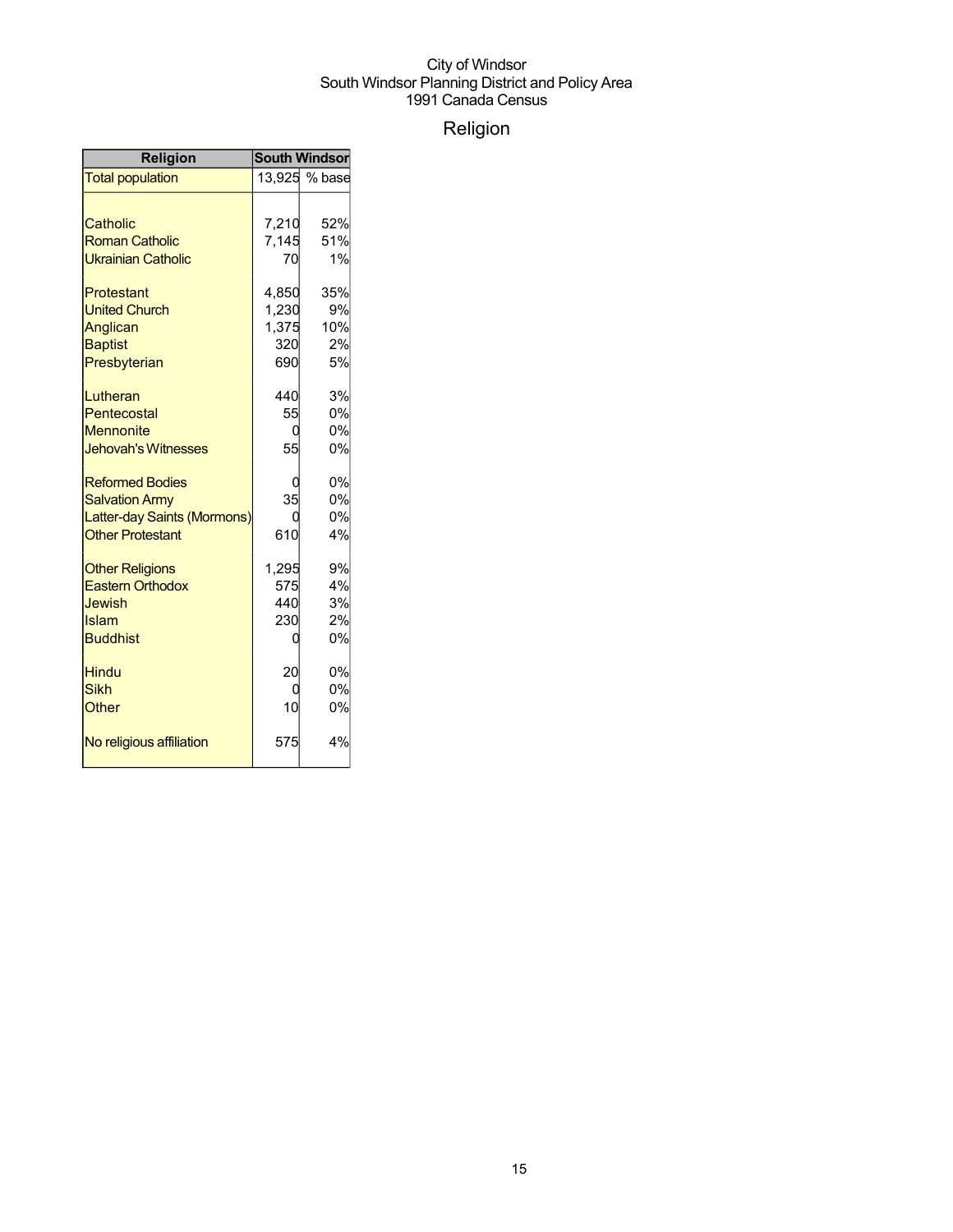## EthnicOrigin

| <b>Ethnic Origin</b>                                                      | <b>South Windsor</b>       |                                   |
|---------------------------------------------------------------------------|----------------------------|-----------------------------------|
| <b>Total population</b>                                                   |                            | 13,925 % base                     |
| <b>Total single origins</b>                                               | 8,590                      | 62%                               |
| <b>Aboriginal origins</b>                                                 | 10                         | 0%                                |
| <b>Black origins</b>                                                      | 75                         | 1%                                |
| <b>British</b>                                                            | 2,825                      | 20%                               |
| English                                                                   | 1,870                      | 13%                               |
| <b>Scottish</b>                                                           | 530                        | 4%                                |
| Irish                                                                     | 385l                       | 3%                                |
| <b>Other British</b>                                                      | 35                         | 0%                                |
| Canadian                                                                  | 65                         | 0%                                |
| Chinese                                                                   | 220                        | 2%                                |
| Croatian                                                                  | 60                         | 0%                                |
| Danish                                                                    | 30                         | 0%                                |
| Dutch (Netherlands)                                                       | 80                         | 1%                                |
| East Indian, n.i.e.                                                       | 60                         | 0%                                |
| Filipino                                                                  | 90                         | 1%                                |
| <b>Finnish</b>                                                            | 0                          | 0%                                |
| French                                                                    | 865                        | 6%                                |
| German                                                                    | 495                        | 4%                                |
| Greek                                                                     | 145                        | 1%                                |
| Hungarian (Magyar)<br>Italian<br>Japanese<br>Jewish<br>Korean<br>Lebanese | 170<br>1,460<br>285<br>215 | 1%<br>10%<br>0%<br>2%<br>0%<br>2% |
| Norwegian                                                                 | C                          | 0%                                |
| <b>Polish</b>                                                             | 290                        | 2%                                |
| Portuguese                                                                | 10                         | 0%                                |
| <b>Spanish</b>                                                            | 0                          | 0%                                |
| Swedish                                                                   | 10                         | 0%                                |
| Ukrainian                                                                 | 255                        | 2%                                |
| Vietnamese                                                                | ſ                          | 0%                                |
| Yugoslav, n.i.e.                                                          | 160                        | 1%                                |
| Other single origins                                                      | 645                        | 5%                                |
| <b>Total multiple origins</b>                                             | 5,360                      | 38%                               |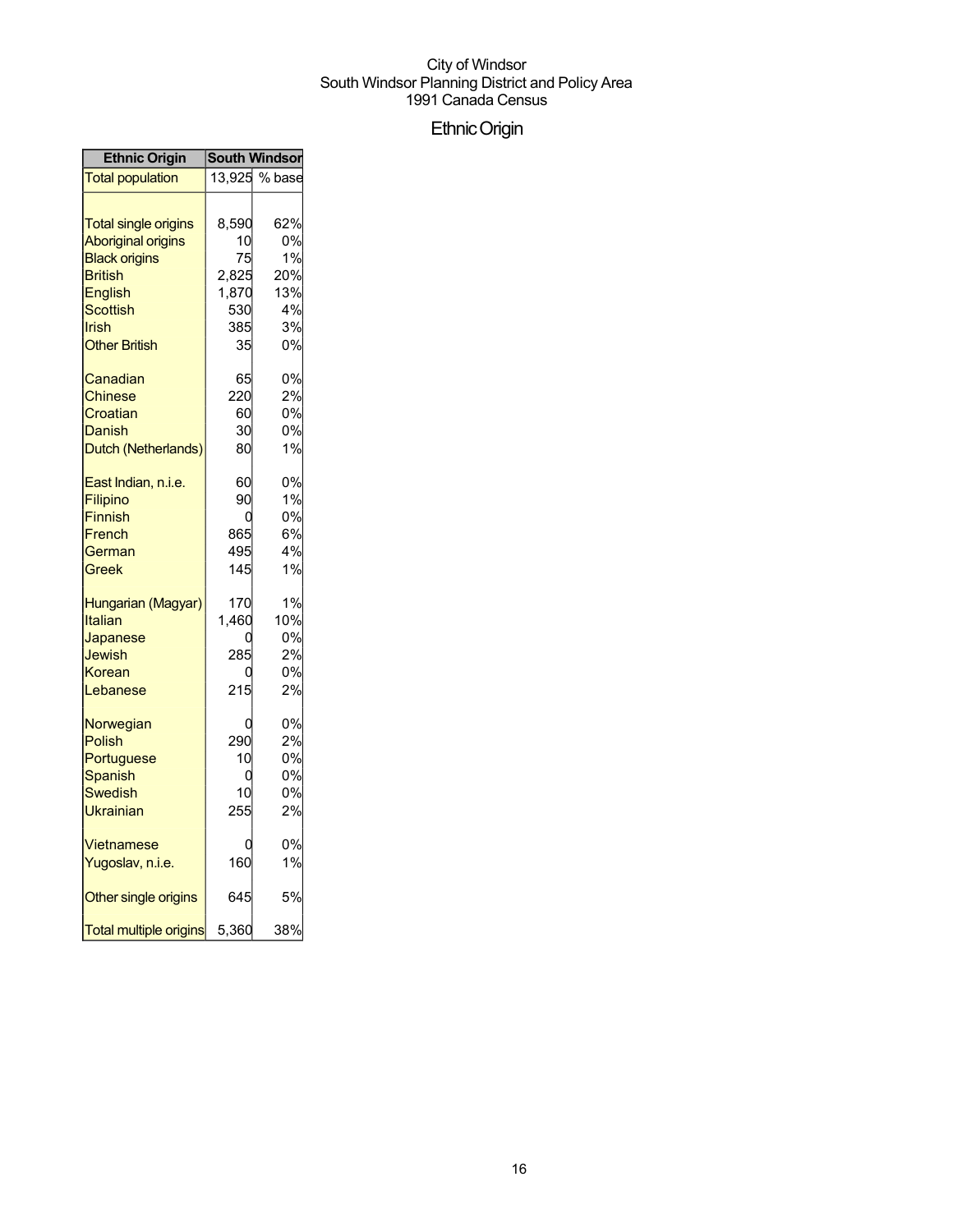## Citizenship and Immigration

| Citizenship and Immigration South Windsor |        |               |
|-------------------------------------------|--------|---------------|
| <b>Total population</b>                   |        | 13.925 % base |
| Canadian citizens                         | 13,385 | 96%           |
| Citizens other than Canadian              | 535    | 4%            |
|                                           |        |               |
| Immigration:                              |        |               |
| Non-immigrant population                  | 10,720 | 77%           |
| Born in province of residence             | 9,980  | 72%           |
|                                           |        |               |
| Immigrant population                      | 3,195  | 23%           |
| <b>United States of America</b>           | 350    | 3%            |
| <b>Central and South America</b>          | 30     | 0%            |
| <b>Caribbean and Bermuda</b>              | 35     | 0%            |
| <b>United Kingdom</b>                     | 455    | 3%            |
| <b>Other Europe</b>                       | 1,805  | 13%           |
| Africa                                    | 50     | 0%            |
| India                                     | 30     | 0%            |
| <b>Other Asia</b>                         | 440    | 3%            |
| Oceania & Other                           | 20     | 0%            |
| Non-permanent residents                   | 20     | 0%            |
| <b>Total immigrant population</b>         |        | 3,190 % base  |
| Period of immigration:                    |        |               |
| Before 1961                               | 1,580  | 50%           |
| 1961-1970                                 | 680    | 21%           |
| 1971-1980                                 | 575    | 18%           |
| 1981-1991                                 | 330    | 10%           |
| 1981-1987                                 | 245    | 8%            |
| 1988-1991                                 | 75     | 2%            |
| Age at immigration:                       |        |               |
| $0 - 4$ years                             | 375    | 12%           |
| 5 - 19 years                              | 950    | 30%           |
| 20 years and over                         | 1,850  | 58%           |
|                                           |        |               |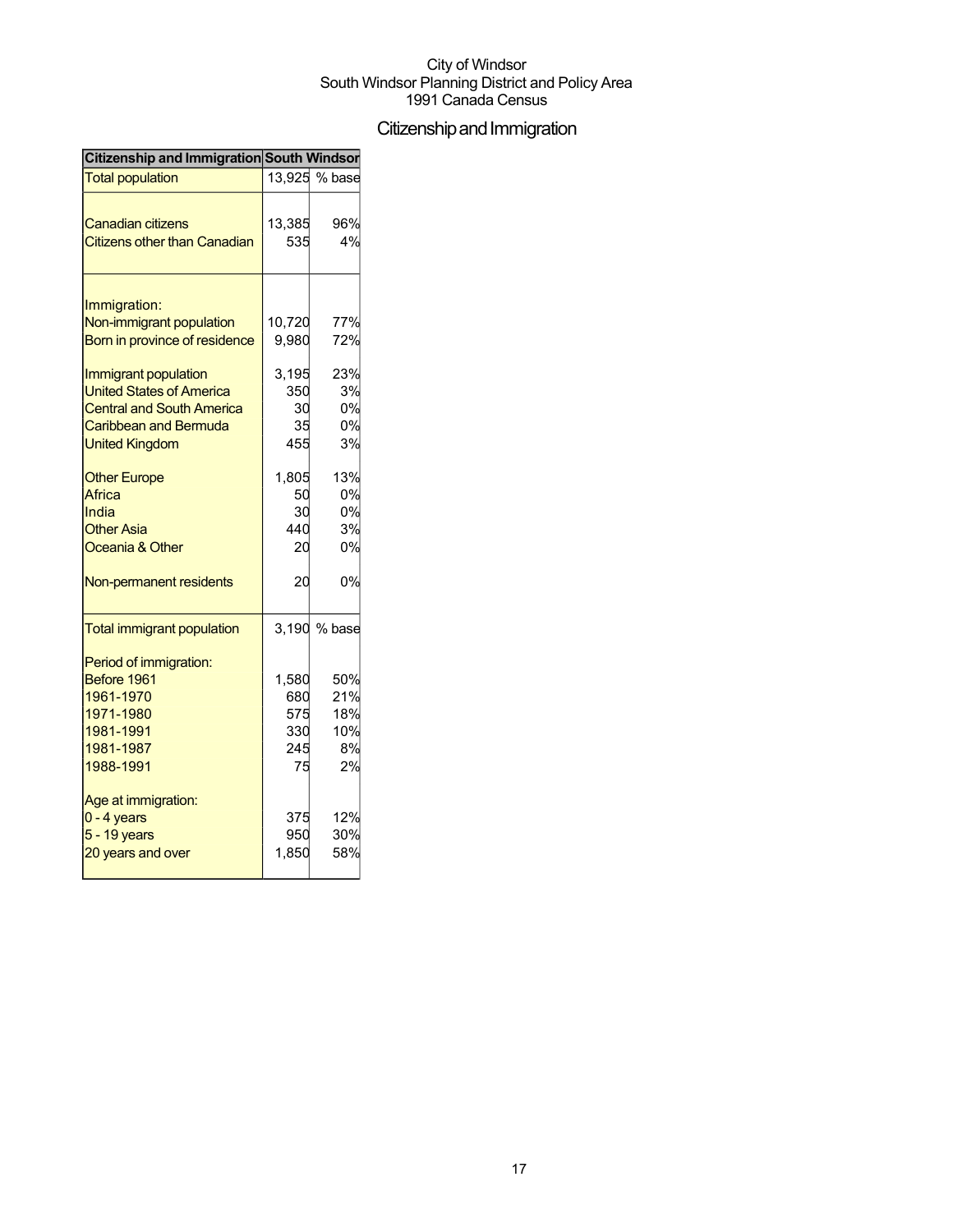## Mobility

| <b>Mobility</b>                                                                                                               | <b>South Windsor</b>                      |                                    |  |
|-------------------------------------------------------------------------------------------------------------------------------|-------------------------------------------|------------------------------------|--|
| One-year mobility status:                                                                                                     |                                           |                                    |  |
| Population 1 year and over                                                                                                    | 13,790                                    | % base                             |  |
| <b>Non-movers</b>                                                                                                             | 12,980                                    | 94%                                |  |
| <b>Movers</b><br><b>Intraprovincial movers</b><br><b>Interprovincial migrants</b><br><b>External migrants</b>                 | 810<br>680<br>20<br>80                    | 6%<br>5%<br>0%<br>1%               |  |
| Five-year mobility status:                                                                                                    |                                           |                                    |  |
| Population 5 years and over 13,125 % base                                                                                     |                                           |                                    |  |
| <b>Non-movers</b>                                                                                                             | 10,115                                    | 77%                                |  |
| <b>Movers</b><br>Non-migrants<br><b>Migrants</b><br>Internal migrants<br>Intraprovincial migrants<br>Interprovincial migrants | 3,020<br>2,045<br>995<br>740<br>665<br>95 | 23%<br>16%<br>8%<br>6%<br>5%<br>1% |  |
| <b>External migrants</b>                                                                                                      | 245                                       | 2%                                 |  |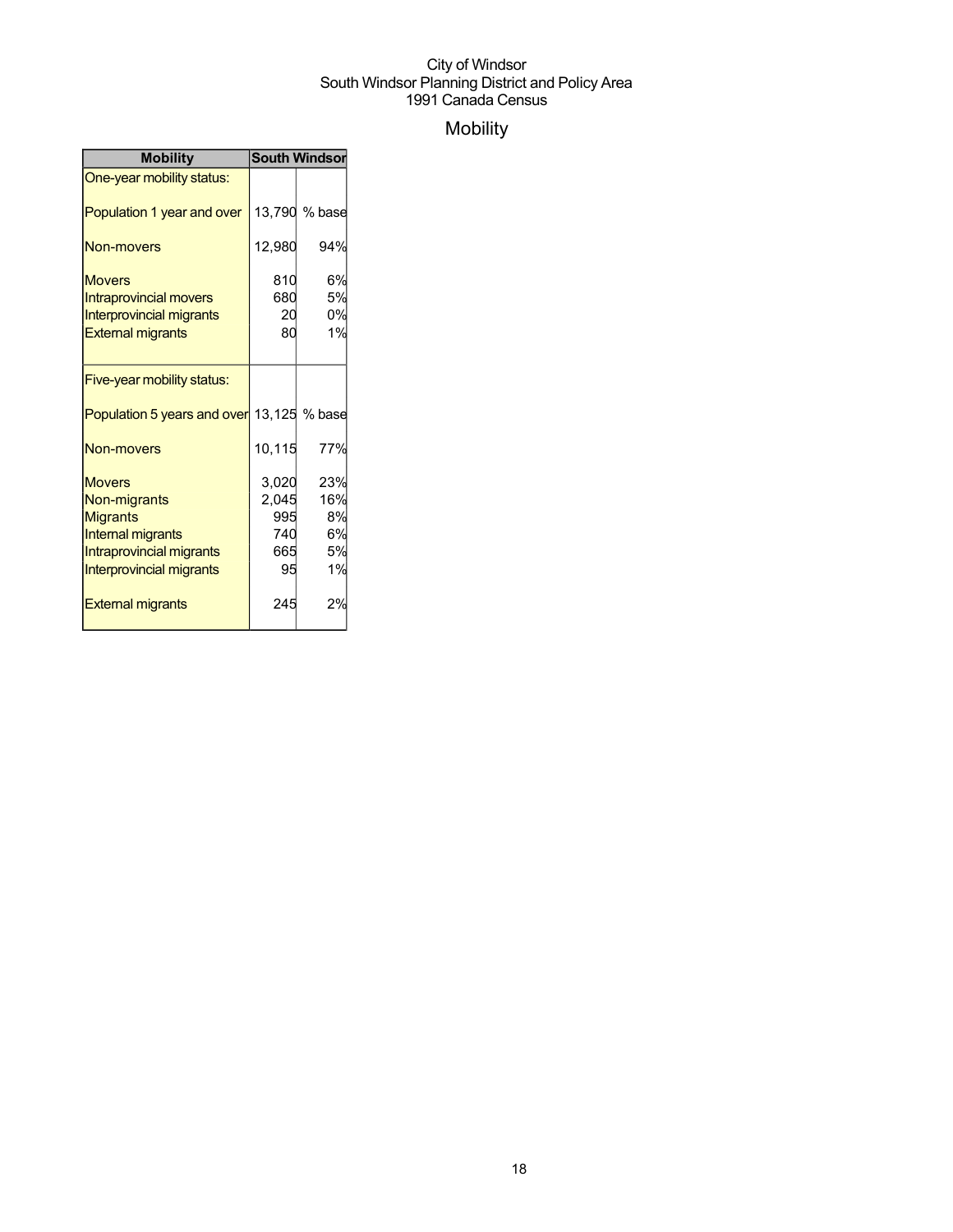## School attendance and Education level

| <b>School attendance and Education level</b>          |       | <b>South Windsor</b> |
|-------------------------------------------------------|-------|----------------------|
| Population 15 to 24 years                             |       | 2,040 % base         |
| By school attendance:                                 |       |                      |
| Not attending school                                  | 320   | 16%                  |
| Attending school full time                            | 1,545 | 76%                  |
| Attending school part time                            | 150   | 7%                   |
| Population over 15 years                              |       | 11,425 % base        |
| By highest level of schooling:                        |       |                      |
| Less than grade 9                                     | 990   | 9%                   |
| Grades 9 to 13                                        | 4,045 | 35%                  |
| No secondary certificate                              | 2,200 | 19%                  |
| With secondary certificate                            | 1,845 | 16%                  |
| <b>Trades certificate or diploma</b>                  | 335   | 3%                   |
| Other non-university                                  | 2,500 | 22%                  |
| <b>Without certificate</b>                            | 645   | 6%                   |
| <b>With certificate</b>                               | 1,855 | 16%                  |
| University - without degree                           | 1,615 | 14%                  |
| <b>Without certificate</b>                            | 955   | 8%                   |
| <b>With certificate</b>                               | 660   | 6%                   |
| University - with degree                              | 1,900 | 17%                  |
| Total with postsecondary qualifications               |       | 4,730 % base         |
| Educational, recreational and counselling services    | 605   | 13%                  |
| Fine and applied arts                                 | 230   | 5%                   |
| <b>Humanities and related</b>                         | 195   | 4%                   |
| Social sciences and related                           | 520   | 11%                  |
| Commerce, management and business administration      | 1,070 | 23%                  |
| Agricultural and biological sciences and technologies | 90    | 2%                   |
| Engineering & applied sciences                        | 200   | 4%                   |
| Engineering & applied science technologies and trades | 1,075 | 23%                  |
| Health professions, sciences and technologies         | 655   | 14%                  |
| Mathematics and physical sciences                     | 65    | 1%                   |
| None and all other                                    | 10    | 0%                   |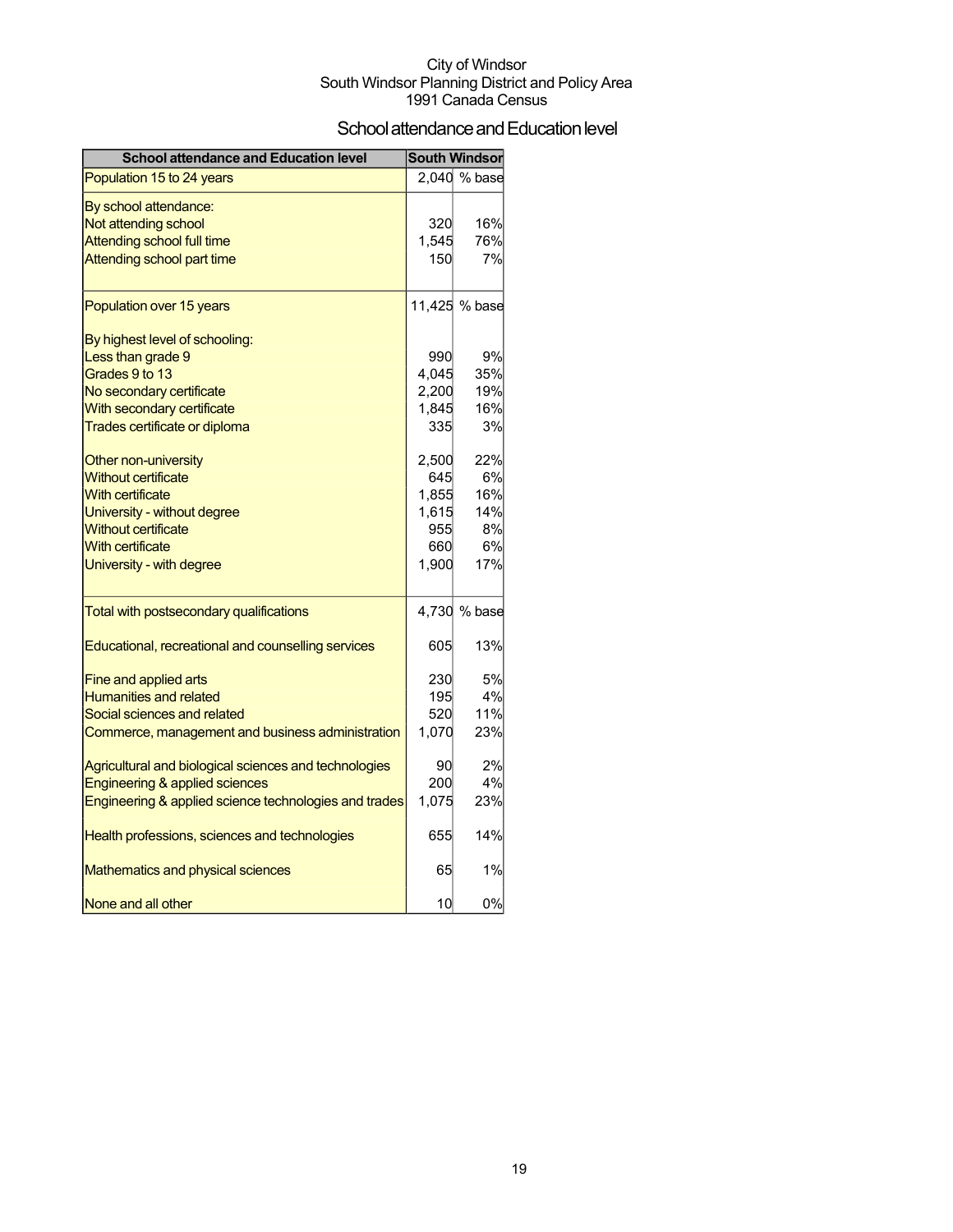## Post-secondary Education by sex

| <b>Post-secondary Education by sex</b>                 |            | <b>South Windsor</b> |
|--------------------------------------------------------|------------|----------------------|
| Males with postsecondary qualifications                | 2,500      | % base               |
|                                                        |            |                      |
| Educational, recreational and counselling services     | 165        | 7%                   |
|                                                        |            |                      |
| Fine and applied arts<br><b>Humanities and related</b> | 55<br>110  | 2%<br>4%             |
| Social sciences and related                            | 280        | 11%                  |
| Commerce, management and business administration       | 470        | 19%                  |
|                                                        |            |                      |
| Agricultural and biological sciences and technologies  | 60         | 2%                   |
| Engineering & applied sciences                         | 190        | 8%                   |
| Engineering & applied science technologies and trades  | 1,000      | 40%                  |
|                                                        |            |                      |
| Health professions, sciences and technologies          | 115        | 5%                   |
| Mathematics and physical sciences                      | 50         | 2%                   |
| None and all other                                     | 0          | 0%                   |
| Females with postsecondary qualifications              | 2,230      | % base               |
|                                                        |            |                      |
| Educational, recreational and counselling services     | 440        | 20%                  |
|                                                        |            |                      |
| Fine and applied arts                                  | 175        | 8%                   |
| <b>Humanities and related</b>                          | 85         | 4%<br>11%            |
| Social sciences and related                            | 240<br>600 |                      |
| Commerce, management and business administration       |            | 27%                  |
| Agricultural and biological sciences and technologies  | 30         | 1%                   |
| Engineering & applied sciences                         | 10         | 0%                   |
| Engineering & applied science technologies and trades  | 75         | 3%                   |
|                                                        |            |                      |
| Health professions, sciences and technologies          | 540        | 24%                  |
| Mathematics and physical sciences                      | 15         | 1%                   |
| None and all other                                     | 10         | 0%                   |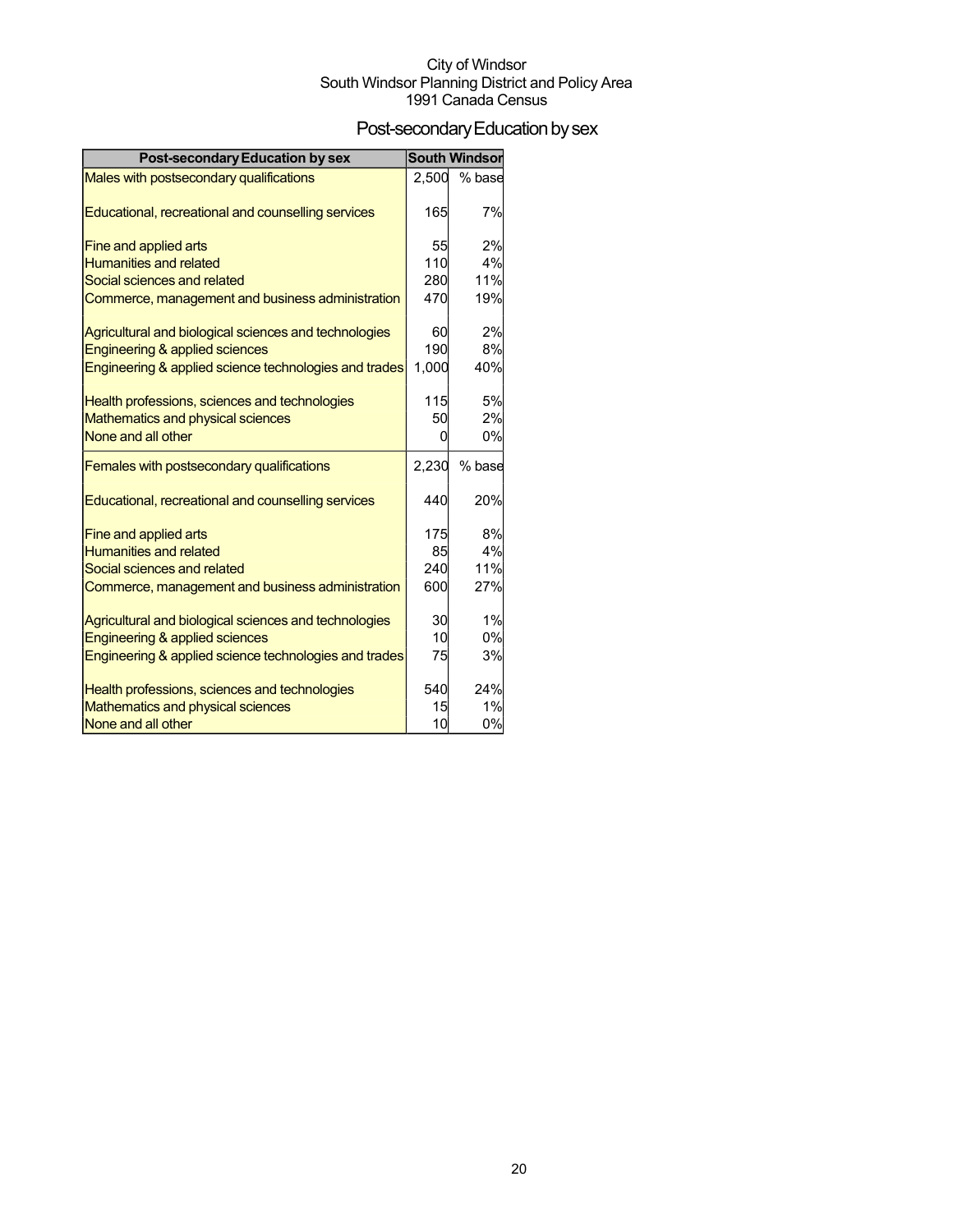## Labour Force

| <b>Labour Force</b>                   | <b>South Windsor</b> |        |  |
|---------------------------------------|----------------------|--------|--|
| Total 15 years and over 11,440 % base |                      |        |  |
| In labour force                       | 7,375                | 64%    |  |
| <b>Employed</b>                       | 6,870                | 60%    |  |
| <b>Unemployed</b>                     | 495                  | 4%     |  |
| Not in the labour force               | 4,050                | 35%    |  |
| Unemployment rate                     | 7%                   |        |  |
| <b>Participation rate</b>             | 64%                  |        |  |
| Total 15-24 years                     | 2,040                | % base |  |
| In labour force                       | 1,510                | 74%    |  |
| Employed                              | 1,325                | 65%    |  |
| Unemployed                            | 170                  | 8%     |  |
| Not in the labour force               | 535                  | 26%    |  |
| Unemployment rate                     | 11%                  |        |  |
| <b>Participation rate</b>             | 74%                  |        |  |
| Total 25 years and over               | 9.375                | % base |  |
| In labour force                       | 5,870                | 63%    |  |
| Employed                              | 5,545                | 59%    |  |
| <b>Unemployed</b>                     | 300                  | 3%     |  |
| Not in the labour force               | 3,515                | 37%    |  |
| <b>Unemployment rate</b>              | 5%                   |        |  |
| <b>Participation rate</b>             | 63%                  |        |  |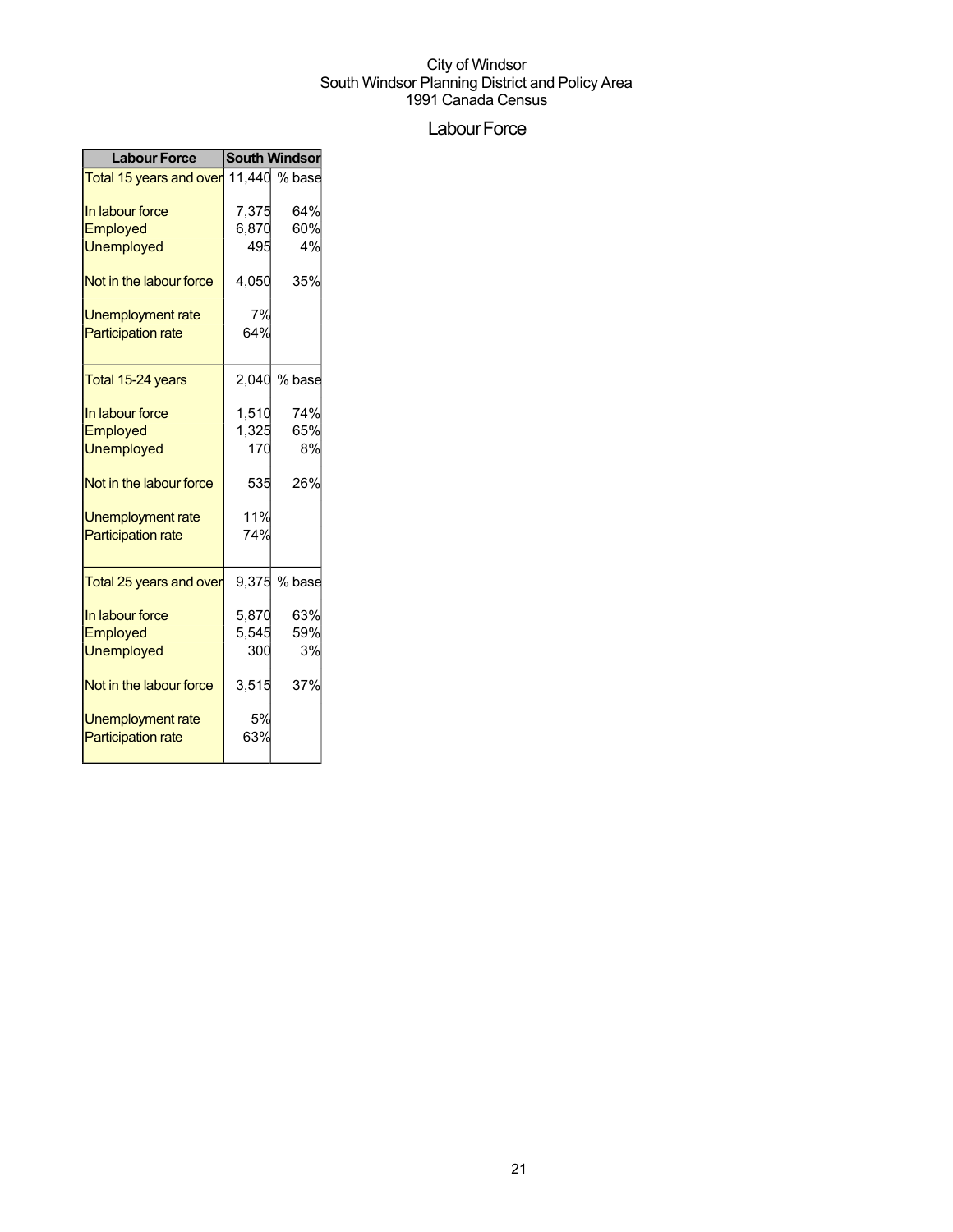## Labour Force - Males

| <b>Labour Force - Males</b> | <b>South Windson</b> |        |  |
|-----------------------------|----------------------|--------|--|
| Males 15 years and over     | 5.590                | % base |  |
| In labour force             | 4,085                | 73%    |  |
| Employed                    | 3,755                | 67%    |  |
| <b>Unemployed</b>           | 315                  | 6%     |  |
| Not in the labour force     | 1,520                | 27%    |  |
| Unemployment rate           | 8%                   |        |  |
| <b>Participation rate</b>   | 73%                  |        |  |
| Males 15-24 years           | 1,070                | % base |  |
| In labour force             | 800                  | 75%    |  |
| Employed                    | 670                  | 63%    |  |
| Unemployed                  | 100                  | 9%     |  |
| Not in the labour force     | 260                  | 24%    |  |
| Unemployment rate           | 13%                  |        |  |
| <b>Participation rate</b>   | 75%                  |        |  |
| Males 25 years and over     | 4.545                | % base |  |
| In labour force             | 3,295                | 72%    |  |
| Employed                    | 3,070                | 68%    |  |
| <b>Unemployed</b>           | 220                  | 5%     |  |
| Not in the labour force     | 1,250                | 28%    |  |
| Unemployment rate           | 7%                   |        |  |
| <b>Participation rate</b>   | 72%                  |        |  |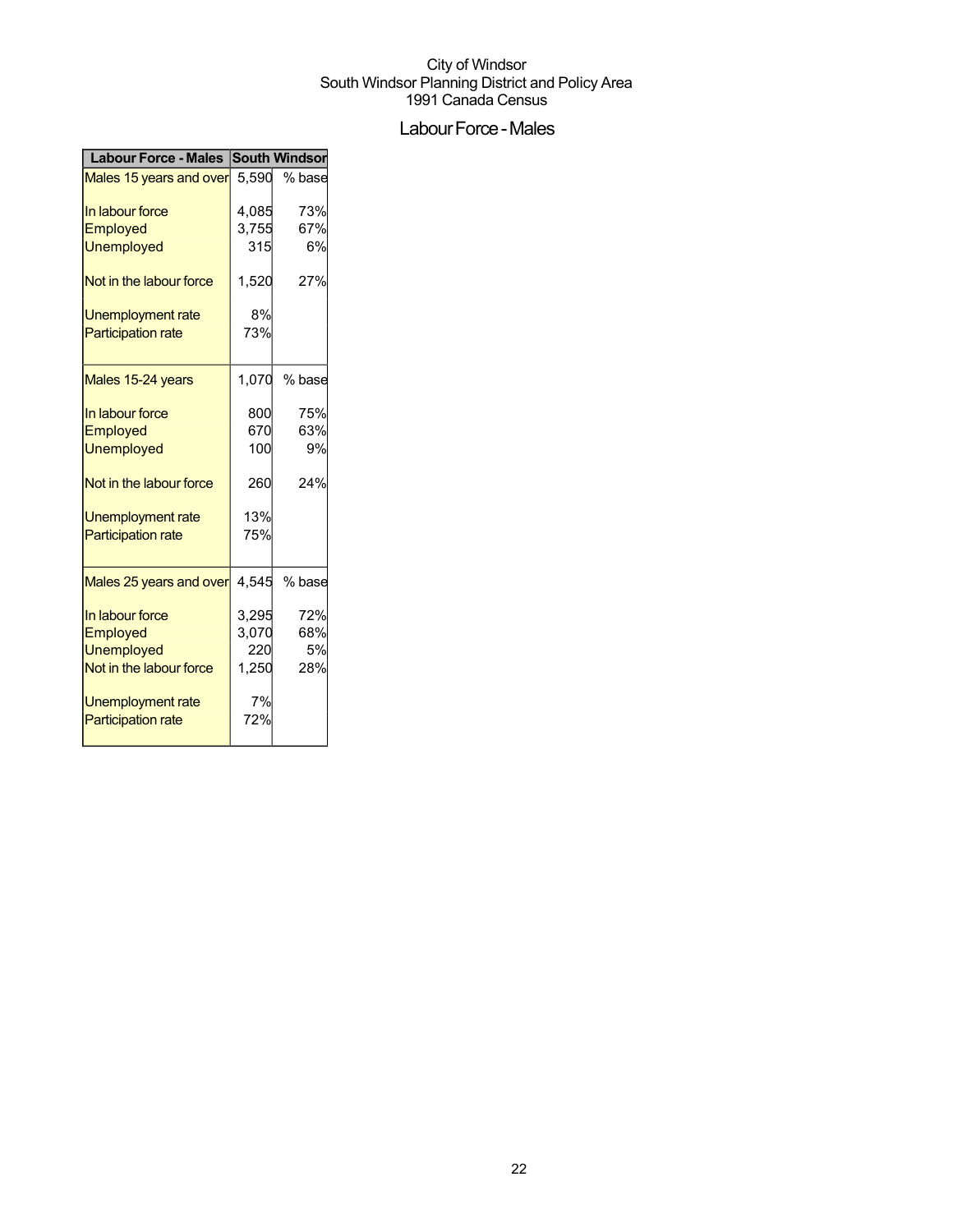## Labour Force - Females

|                                    | <b>South Windsor</b> |
|------------------------------------|----------------------|
| Females 15 years and over<br>5.810 | % base               |
| 3,290                              | 57%                  |
| 3,125                              | 54%                  |
| 175                                | 3%                   |
| 2,525                              | 43%                  |
| 5%                                 |                      |
| 57%                                |                      |
| 965                                | % base               |
| 715                                | 74%                  |
|                                    | 68%                  |
| 40                                 | 4%                   |
| 255                                | 26%                  |
| 6%                                 |                      |
| 74%                                |                      |
| Females 25 years and over<br>4.840 | % base               |
| 2,575                              | 53%                  |
|                                    | 51%                  |
| 120                                | 2%                   |
| 2,280                              | 47%                  |
| 5%                                 |                      |
| 53%                                |                      |
|                                    | 655<br>2,475         |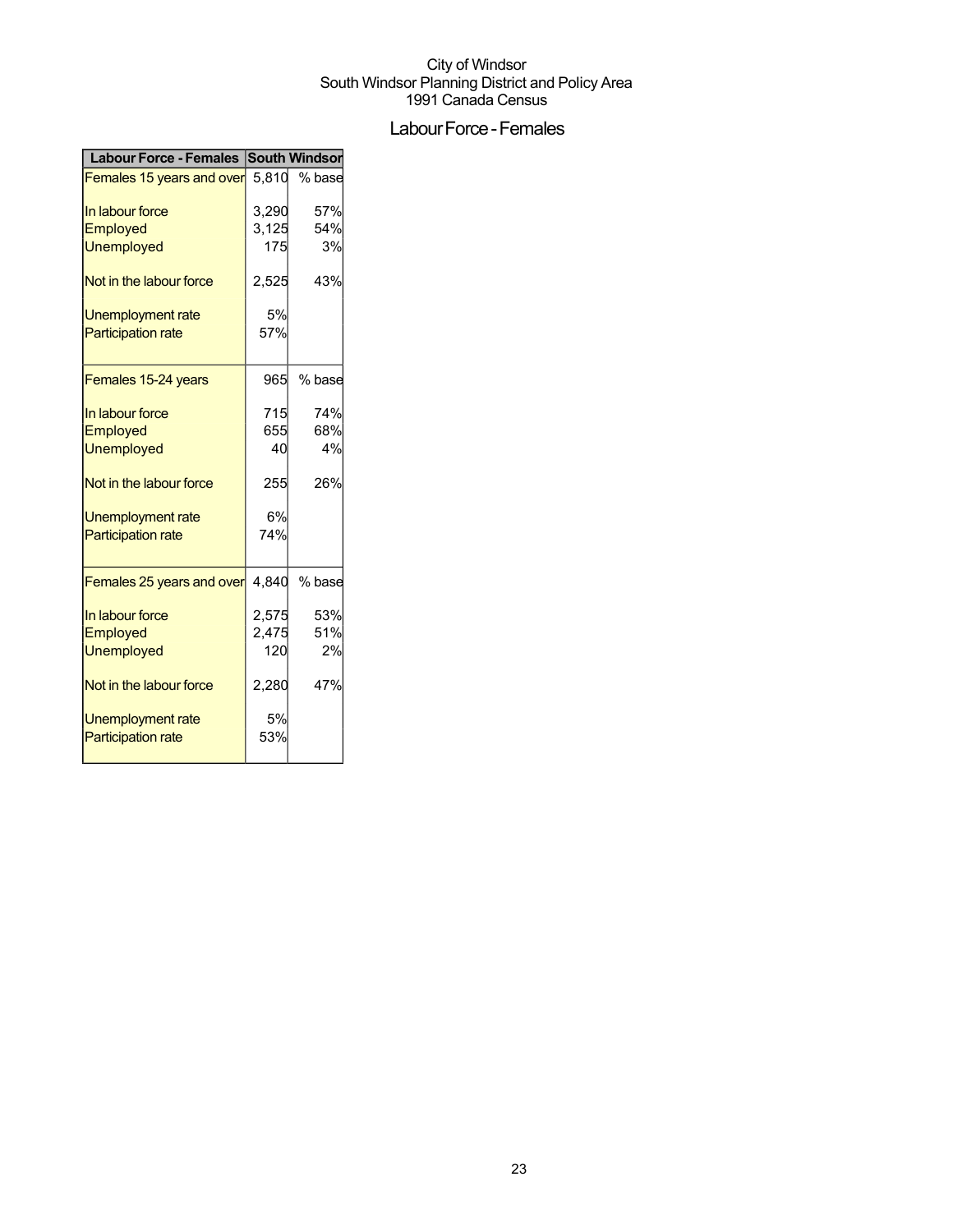## Labour Force - Females with Children

| <b>Labour Force - Females with Children</b>                    |       | <b>South Windsor</b> |
|----------------------------------------------------------------|-------|----------------------|
| Females, 15 years and older, no children at home               | 3,240 | % base               |
| In the labour force                                            | 1,605 | 50%                  |
| Employed                                                       | 1,520 | 47%                  |
| Unemployed                                                     | 100   | 3%                   |
| Not in the labour force                                        | 1,640 | 51%                  |
| Unemployment rate                                              | 6%    |                      |
| <b>Participation rate</b>                                      | 50%   |                      |
| Females 15 years and older with children at home               | 2,555 | % base               |
| In the labour force                                            | 1,655 | 65%                  |
| <b>Employed</b>                                                | 1,590 | 62%                  |
| <b>Unemployed</b>                                              | 65    | 3%                   |
| Not in the labour force                                        | 880   | 34%                  |
| Unemployment rate                                              | 4%    |                      |
| <b>Participation rate</b>                                      | 65%   |                      |
| Females with children under 6 years only                       | 340   | % base               |
| In the labour force                                            | 255   | 75%                  |
| <b>Employed</b>                                                | 280   | 82%                  |
| <b>Unemployed</b>                                              | 0     | 0%                   |
| Not in the labour force                                        | 95    | 28%                  |
| Unemployment rate                                              | 0%    |                      |
| <b>Participation rate</b>                                      | 75%   |                      |
| Females with children under 6 and children six years and older | 345   | % base               |
| In the labour force                                            | 155   | 45%                  |
| Employed                                                       | 175   | 51%                  |
| <b>Unemployed</b>                                              | 10    | 3%                   |
| Not in the labour force                                        | 140   | 41%                  |
| Unemployment rate                                              | 6%    |                      |
| <b>Participation rate</b>                                      | 45%   |                      |
| Females with children over 6 years only                        | 1,895 | % base               |
| In the labour force                                            | 1,230 | 65%                  |
| <b>Employed</b>                                                | 1,185 | 63%                  |
| <b>Unemployed</b>                                              | 70    | 4%                   |
| Not in the labour force                                        | 655   | 35%                  |
| Unemployment rate                                              | 6%    |                      |
| <b>Participation rate</b>                                      | 65%   |                      |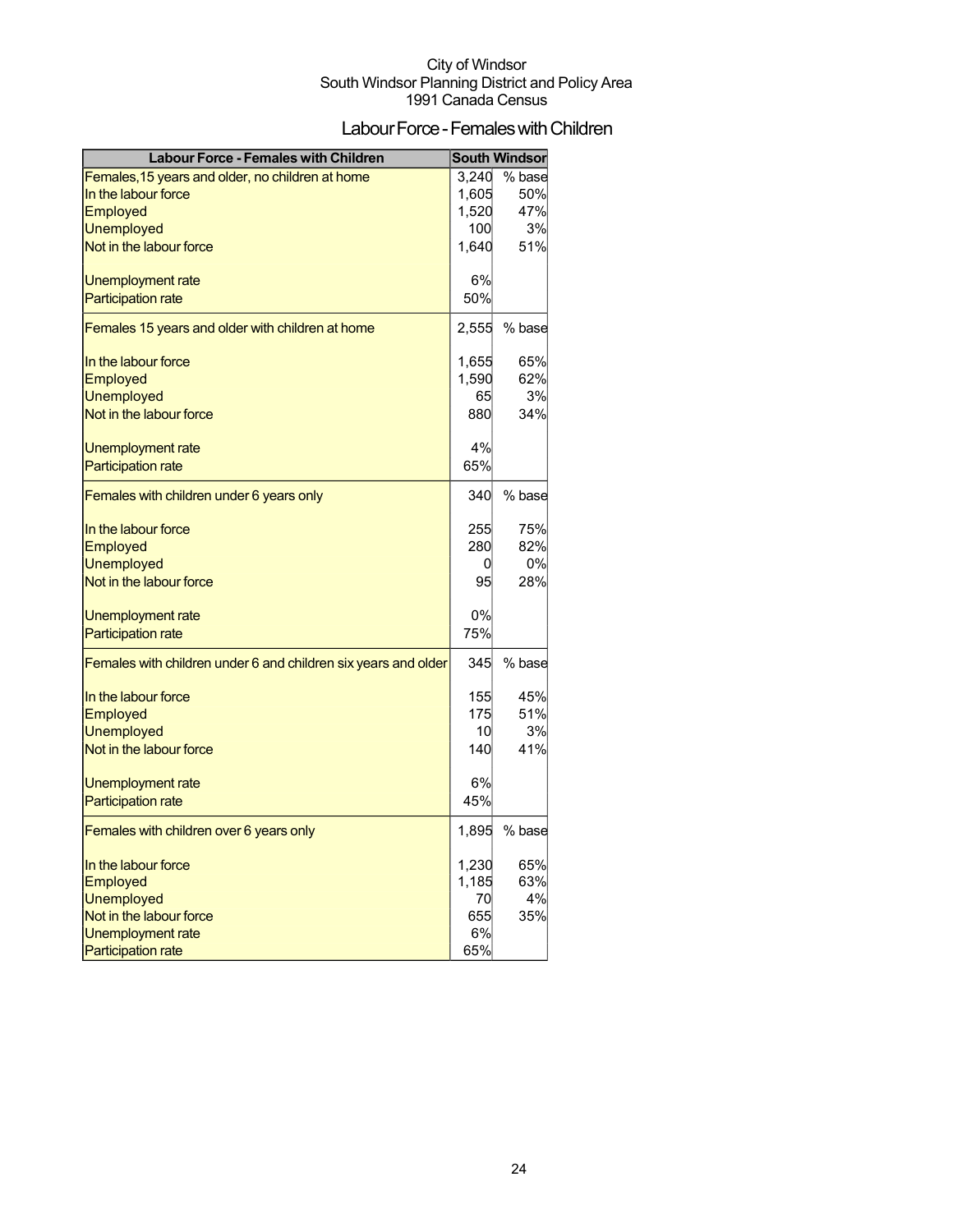## Fertility

| <b>Fertility</b>                                             |       | <b>South Windson</b> |
|--------------------------------------------------------------|-------|----------------------|
| Ever-married women 15 years and older, by children ever born | 4,580 | % base               |
|                                                              |       |                      |
| No child                                                     | 465   | 10%                  |
| 1 child                                                      | 560   | 12%                  |
| 2 children                                                   | 1,635 | 36%                  |
| 3 children                                                   | 1,055 | 23%                  |
| 4 or more children                                           | 885   | 19%                  |
| Children ever-born per 1000                                  | 2,416 |                      |
| Ever-married women 15-44 years                               | 1,625 |                      |
| Children ever-born per 1000                                  | 1,925 |                      |
| Single women 15 years and over                               | 1,225 |                      |
| Children ever-born per 1000                                  | 21    |                      |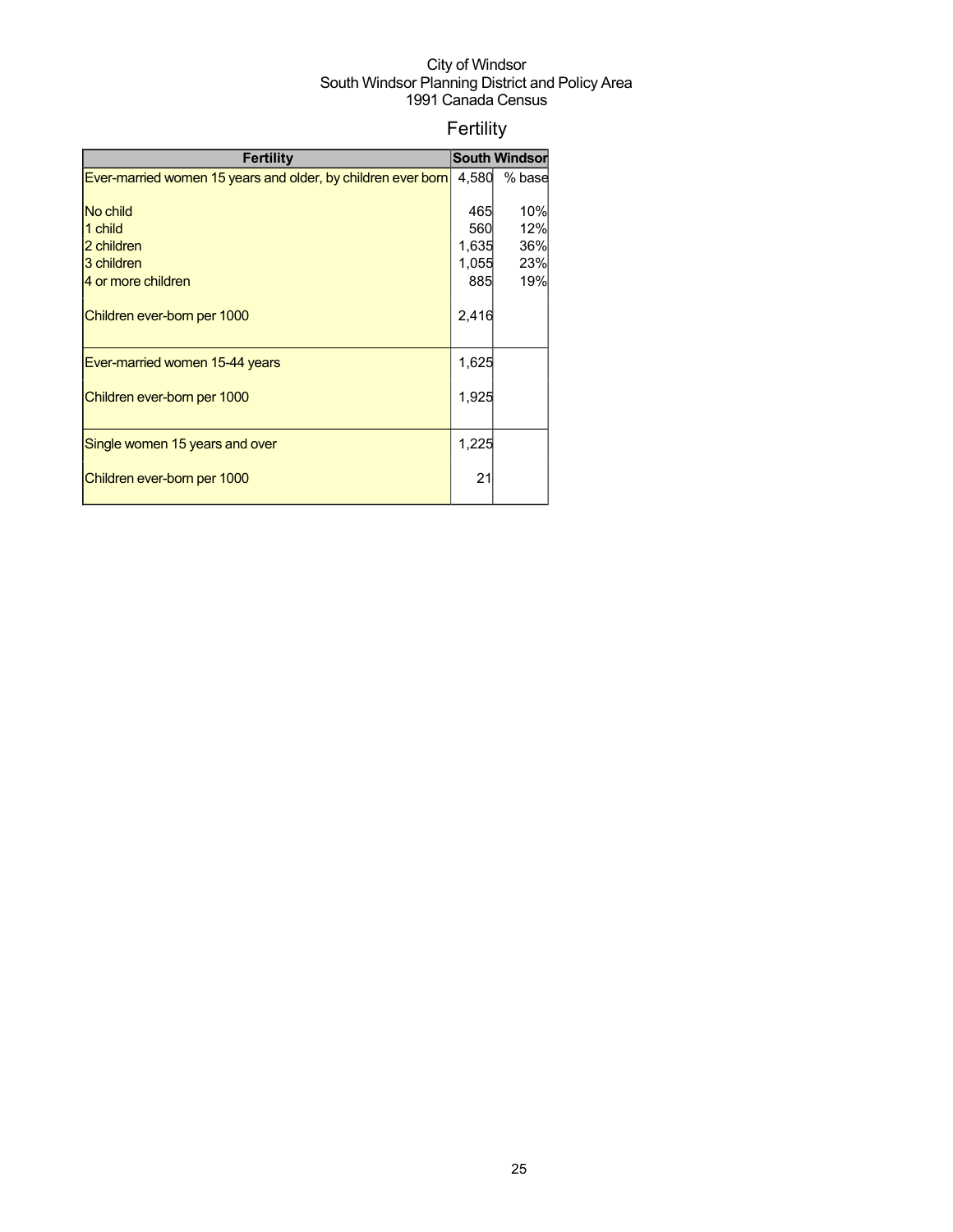## Industry

| <b>Industry</b>                       | <b>South Windsor</b> |        |  |
|---------------------------------------|----------------------|--------|--|
| Total labour force 15 years and older | 7,380                | % base |  |
| <b>Total for all industries</b>       | 7,330                | 99%    |  |
| Agriculture and related               | 10                   | 0%     |  |
| <b>Fishing and trapping</b>           |                      | 0%     |  |
| Logging and forestry                  |                      | 0%     |  |
| Mining, quarrying & oil wells         | 10                   | 0%     |  |
| Manufacturing                         | 1,625                | 22%    |  |
| Construction                          | 325                  | 4%     |  |
| <b>Transportation and storage</b>     | 105                  | 1%     |  |
| <b>Communication and utilities</b>    | 185                  | 3%     |  |
| <b>Wholesale trade</b>                | 180                  | 2%     |  |
| <b>Retail trade</b>                   | 1,245                | 17%    |  |
| <b>Finance and insurance</b>          | 285                  | 4%     |  |
| Real estate and insurance agents      | 120                  | 2%     |  |
| <b>Business service</b>               | 435                  | 6%     |  |
| Government service                    | 435                  | 6%     |  |
| <b>Educational service</b>            | 775                  | 11%    |  |
| <b>Health and social service</b>      | 715                  | 10%    |  |
| Accommodation & food service          | 445                  | 6%     |  |
| Other service industries              | 380                  | 5%     |  |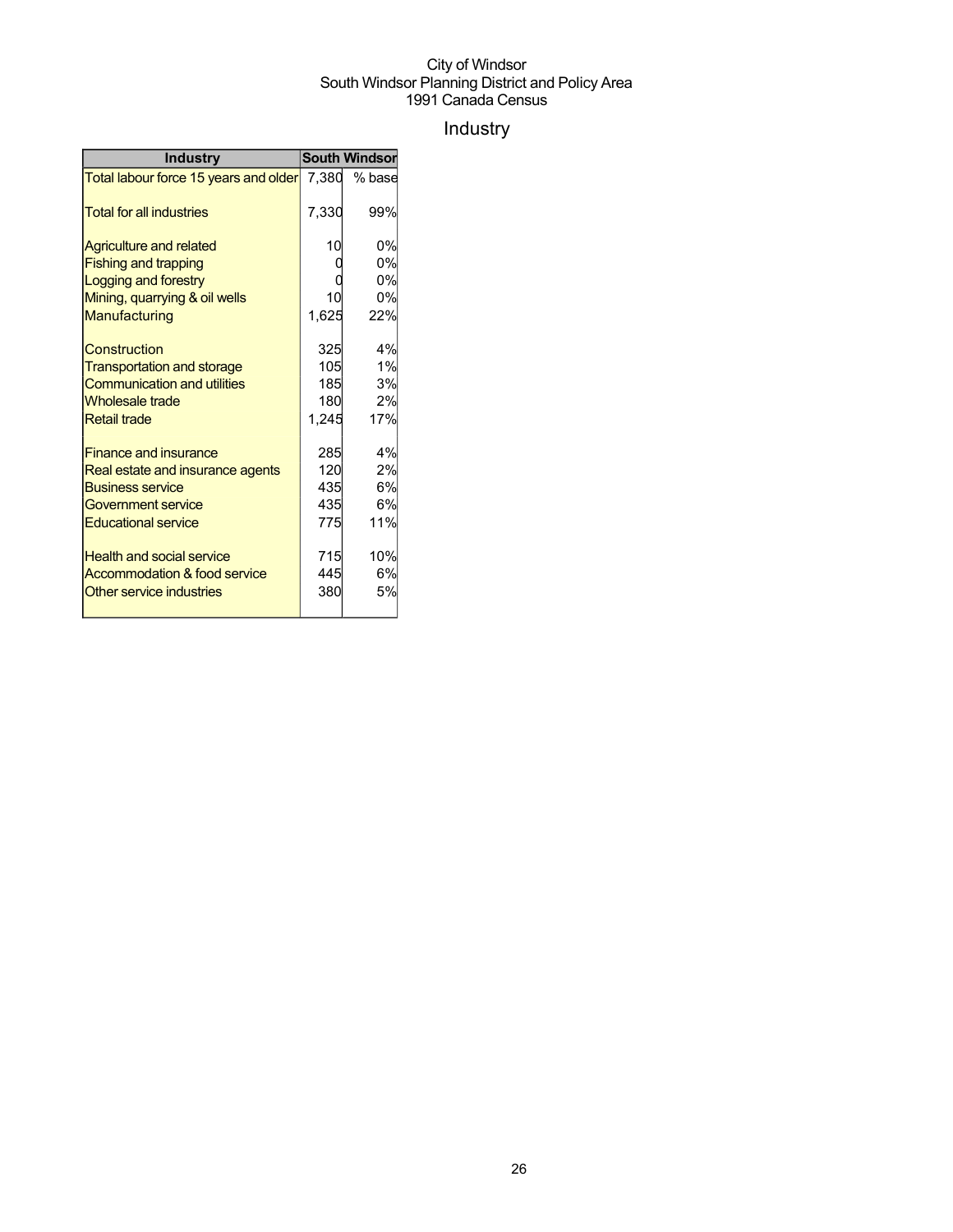## **Occupation**

| <b>Occupation</b>                             |       | <b>South Windsor</b> |
|-----------------------------------------------|-------|----------------------|
| <b>Total for all occupations</b>              | 7.305 | % base               |
|                                               |       |                      |
| <b>Managerial and administrative</b>          | 965   | 13%                  |
| Natural sciences, engineering and mathematics | 310   | 4%                   |
| Social sciences & related                     | 180   | 2%                   |
| Religion                                      |       | 0%                   |
| <b>Teaching and related</b>                   | 525   | 7%                   |
| <b>Medicine and health</b>                    | 385   | 5%                   |
| Art, literary, recreational                   | 95    | 1%                   |
| <b>Clerical and related</b>                   | 1.315 | 18%                  |
| <b>Sales</b>                                  | 845   | 12%                  |
| Service                                       | 865   | 12%                  |
| Farming, horticultural and animal husbandry   | 50    | 1%                   |
| Fishing, trapping and related                 |       | 0%                   |
| <b>Forestry and logging</b>                   | 20    | 0%                   |
| Mining, quarrying, oil & gas                  |       | 0%                   |
| Processing                                    | 70    | 1%                   |
|                                               |       |                      |
| <b>Machining and related</b>                  | 325   | 4%                   |
| Product fabricating, assembly and repairing   | 530   | 7%                   |
| <b>Construction trades</b>                    | 230   | 3%                   |
| <b>Transport equipment operating</b>          | 165   | 2%                   |
| Material handling & related                   | 100   | 1%                   |
| Other crafts, equipment operating             | 80    | 1%                   |
| Occupations not elsewhere classified          | 185   | 3%                   |
|                                               |       |                      |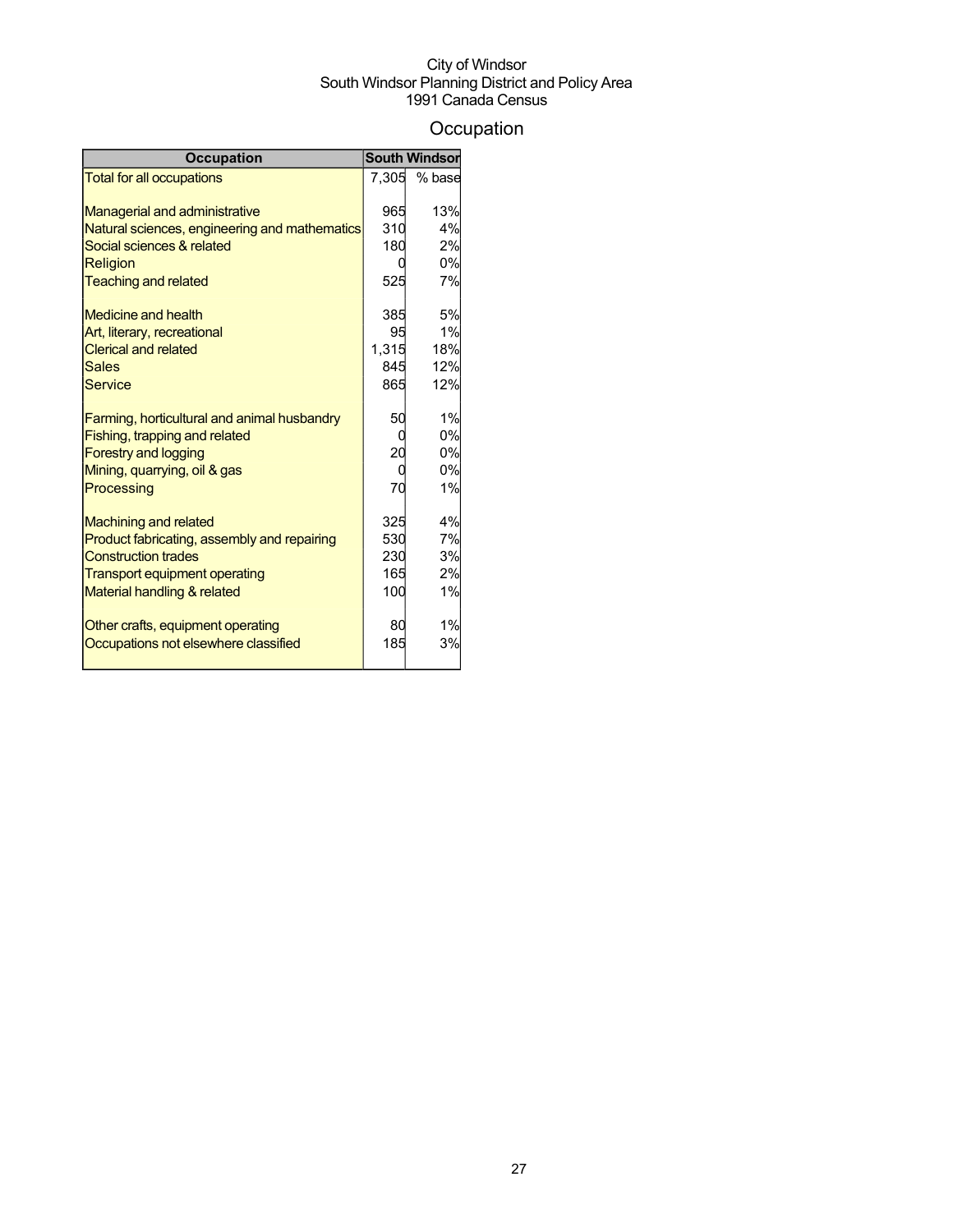## Occupation-Males

| <b>Occupation - Males</b>                     |       | <b>South Windsor</b> |
|-----------------------------------------------|-------|----------------------|
| Males, all occupations                        | 4.050 | % base               |
|                                               |       |                      |
| Managerial, administrative                    | 625   | 15%                  |
| Natural sciences, engineering and mathematics | 275   | 7%                   |
| Social sciences & related                     | 100   | 2%                   |
| Religion                                      |       | 0%                   |
| <b>Teaching and related</b>                   | 190   | 5%                   |
| <b>Medicine and health</b>                    | 75    | 2%                   |
| Art, literary, recreational                   | 55    | 1%                   |
| <b>Clerical and related</b>                   | 305   | 8%                   |
| <b>Sales</b>                                  | 410   | 10%                  |
| <b>Service</b>                                | 415   | 10%                  |
|                                               |       |                      |
| Farming, horticultural and animal husbandry   | 30    | 1%                   |
| Fishing, trapping and related                 |       | 0%                   |
| <b>Forestry and logging</b>                   | 20    | 0%                   |
| Mining, quarrying, oil & gas                  |       | 0%                   |
| Processing                                    | 60    | 1%                   |
|                                               |       |                      |
| <b>Machining and related</b>                  | 295   | 7%                   |
| Product fabricating, assembly and repairing   | 440   | 11%                  |
| <b>Construction trades</b>                    | 220   | 5%                   |
| <b>Transport equipment operating</b>          | 155   | 4%                   |
| Material handling & related                   | 60    | 1%                   |
|                                               |       |                      |
| Other crafts, equipment operating             | 70    | 2%                   |
| Occupations not elsewhere classified          | 175   | 4%                   |
|                                               |       |                      |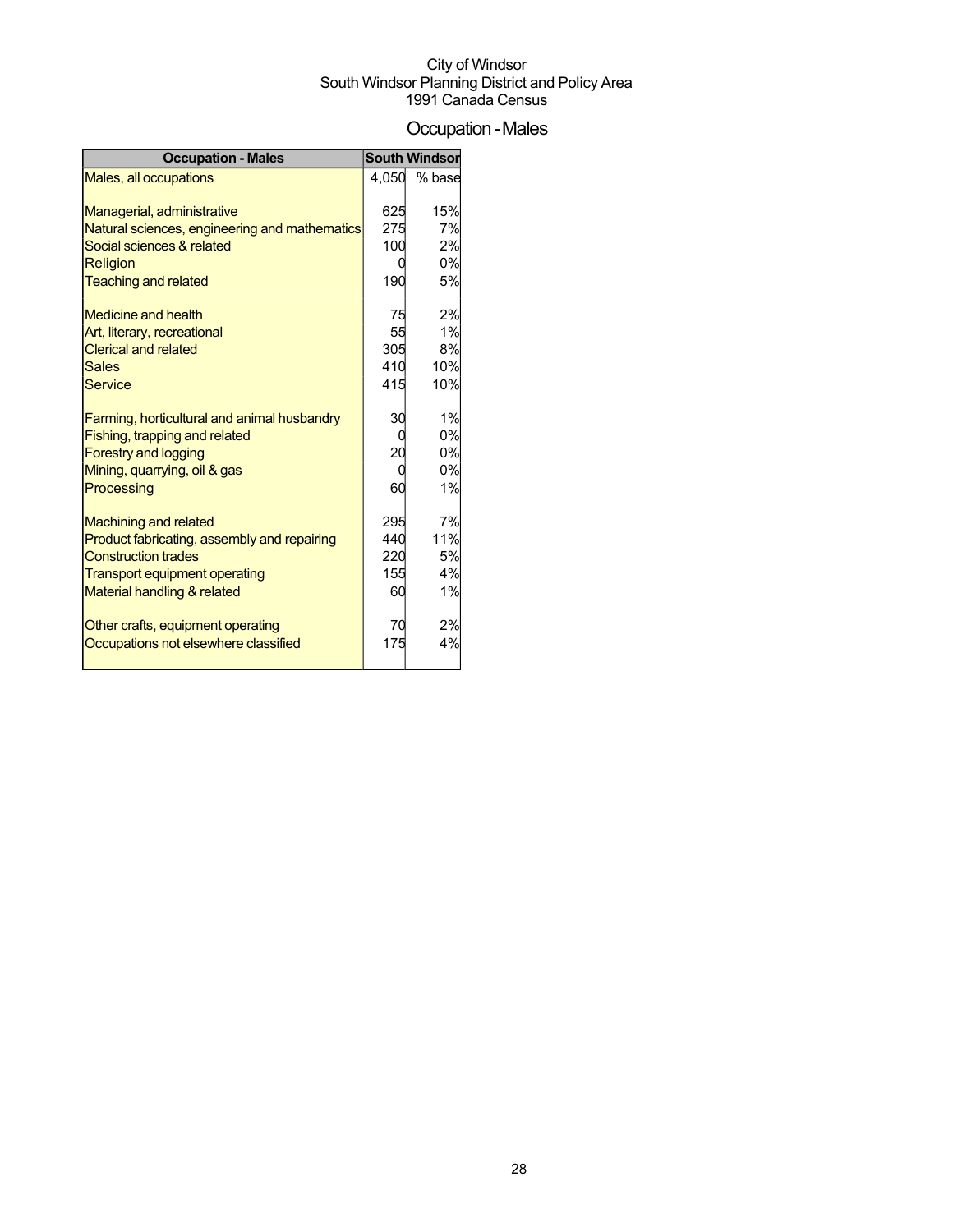## Occupation-Females

| <b>Occupation - Females</b>                   |       | <b>South Windsor</b> |
|-----------------------------------------------|-------|----------------------|
| Females, all occupations                      | 3,255 | % base               |
|                                               |       |                      |
| Managerial, administrative                    | 340   | 10%                  |
| Natural sciences, engineering and mathematics | 35    | 1%                   |
| Social sciences & related                     | 80    | 2%                   |
| <b>Religion</b>                               |       | 0%                   |
| <b>Teaching and related</b>                   | 335   | 10%                  |
| Medicine and health                           | 310   | 10%                  |
| Art, literary, recreational                   | 40    | 1%                   |
| <b>Clerical and related</b>                   | 1,010 | 31%                  |
| <b>Sales</b>                                  | 435   | 13%                  |
| <b>Service</b>                                | 450   | 14%                  |
|                                               |       |                      |
| Farming, horticultural and animal husbandry   | 20    | 1%                   |
| Fishing, trapping and related                 |       | 0%                   |
| <b>Forestry and logging</b>                   |       | 0%                   |
| Mining, quarrying, oil & gas                  |       | 0%                   |
| Processing                                    | 10    | 0%                   |
|                                               |       |                      |
| <b>Machining and related</b>                  | 30    | 1%                   |
| Product fabricating, assembly and repairing   | 90    | 3%                   |
| <b>Construction trades</b>                    | 10    | 0%                   |
| <b>Transport equipment operating</b>          | 10    | 0%                   |
| Material handling & related                   | 40    | 1%                   |
|                                               |       |                      |
| Other crafts, equipment operating             | 10    | 0%                   |
| Occupations not elsewhere classified          | 10    | 0%                   |
|                                               |       |                      |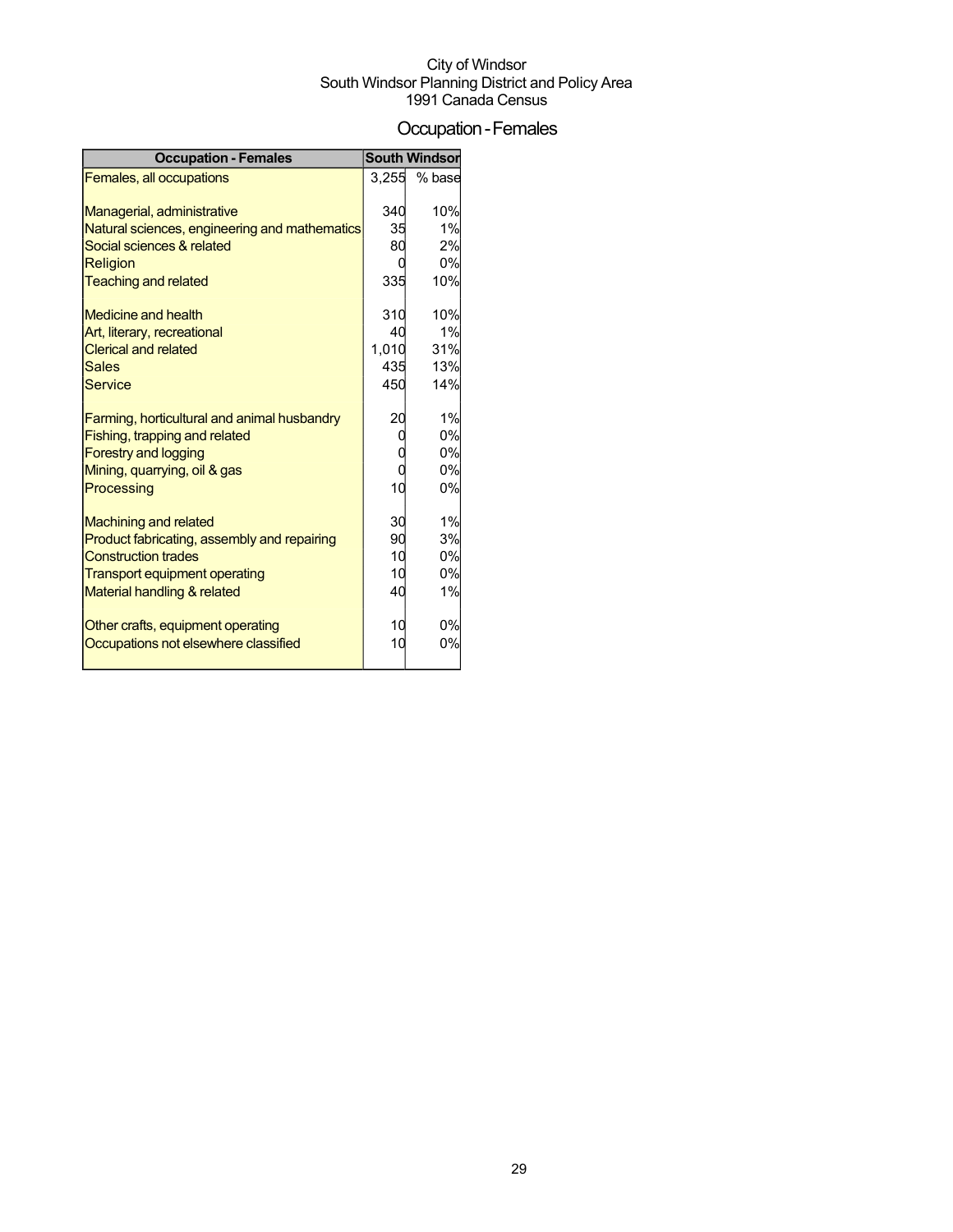## ClassofWorker

| <b>Class of Worker</b>               | <b>South Windsor</b> |        |  |
|--------------------------------------|----------------------|--------|--|
| <b>Total - All classes of worker</b> | 7.305                | % base |  |
| <b>Paid workers</b>                  | 7,025                | 96%    |  |
| <b>Employees</b>                     | 6,715                | 92%    |  |
| Self-employed (incorporated)         | 300                  | 4%     |  |
| Self-employed (unincorporated)       | 260                  | 4%     |  |
| <b>Unpaid family workers</b>         | 10                   | 0%     |  |
| Males - All classes of worker        | 4,060                | % base |  |
| <b>Paid workers</b>                  | 3.850                | 95%    |  |
| <b>Employees</b>                     | 3,625                | 89%    |  |
| Self-employed (incorporated)         | 210                  | 5%     |  |
| Self-employed (unincorporated)       | 215                  | 5%     |  |
| <b>Unpaid family workers</b>         | 10                   | 0%     |  |
| <b>Females - All classes</b>         | 3,245                | % base |  |
| <b>Paid workers</b>                  | 3,175                | 98%    |  |
| <b>Employees</b>                     | 3,090                | 95%    |  |
| Self-employed (incorporated)         | 90                   | 3%     |  |
| Self-employed (unincorporated)       | 45                   | 1%     |  |
| <b>Unpaid family workers</b>         |                      | 0%     |  |
|                                      |                      |        |  |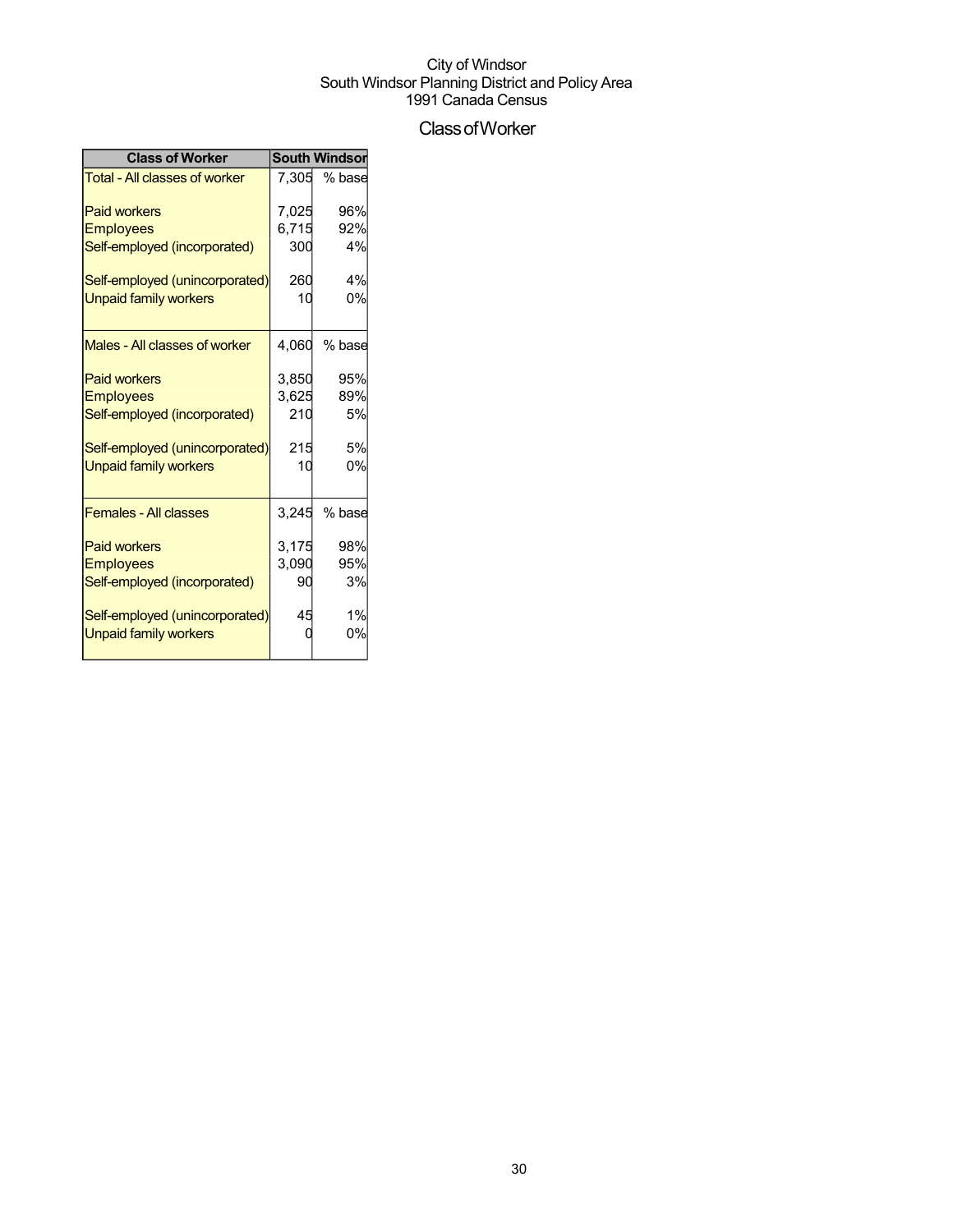## Place of Work

| <b>Place of Work</b>                                                |            | <b>South Windson</b> |
|---------------------------------------------------------------------|------------|----------------------|
| <b>Total in labour force</b>                                        | 6,870      | % base               |
| Usual place of work:                                                | 6,360      | 93%                  |
| In Census Sub-division of residence                                 | 5,895      | 86%                  |
| In different Census Sub-division<br>In Census Division of residence | 480<br>340 | 7%<br>5%             |
| At home                                                             | 255        | 4%                   |
| <b>Outside Canada</b><br>No usual place of work                     | 240<br>30  | 3%<br>0%             |
| Males in labour force                                               | 3,750      | % base               |
| Usual place of work:                                                | 3.480      | 93%                  |
| In Census Sub-division of residence                                 | 3.200      | 85%                  |
| In different Census Sub-division<br>In Census Division of residence | 290<br>205 | 8%<br>5%             |
| At home<br><b>Outside Canada</b>                                    | 120<br>145 | 3%<br>4%             |
| No usual place of work                                              | 20         | 1%                   |
| <b>Females in labour force</b>                                      | 3,120      | % base               |
| Usual place of work:                                                | 2,880      | 92%                  |
| In Census Sub-division of residence                                 | 2,695      | 86%                  |
| In different Census Sub-division<br>In Census Division of residence | 190<br>135 | 6%<br>4%             |
| At home<br><b>Outside Canada</b>                                    | 135<br>95  | 4%<br>3%             |
| No usual place of work                                              | 10         | 0%                   |
|                                                                     |            |                      |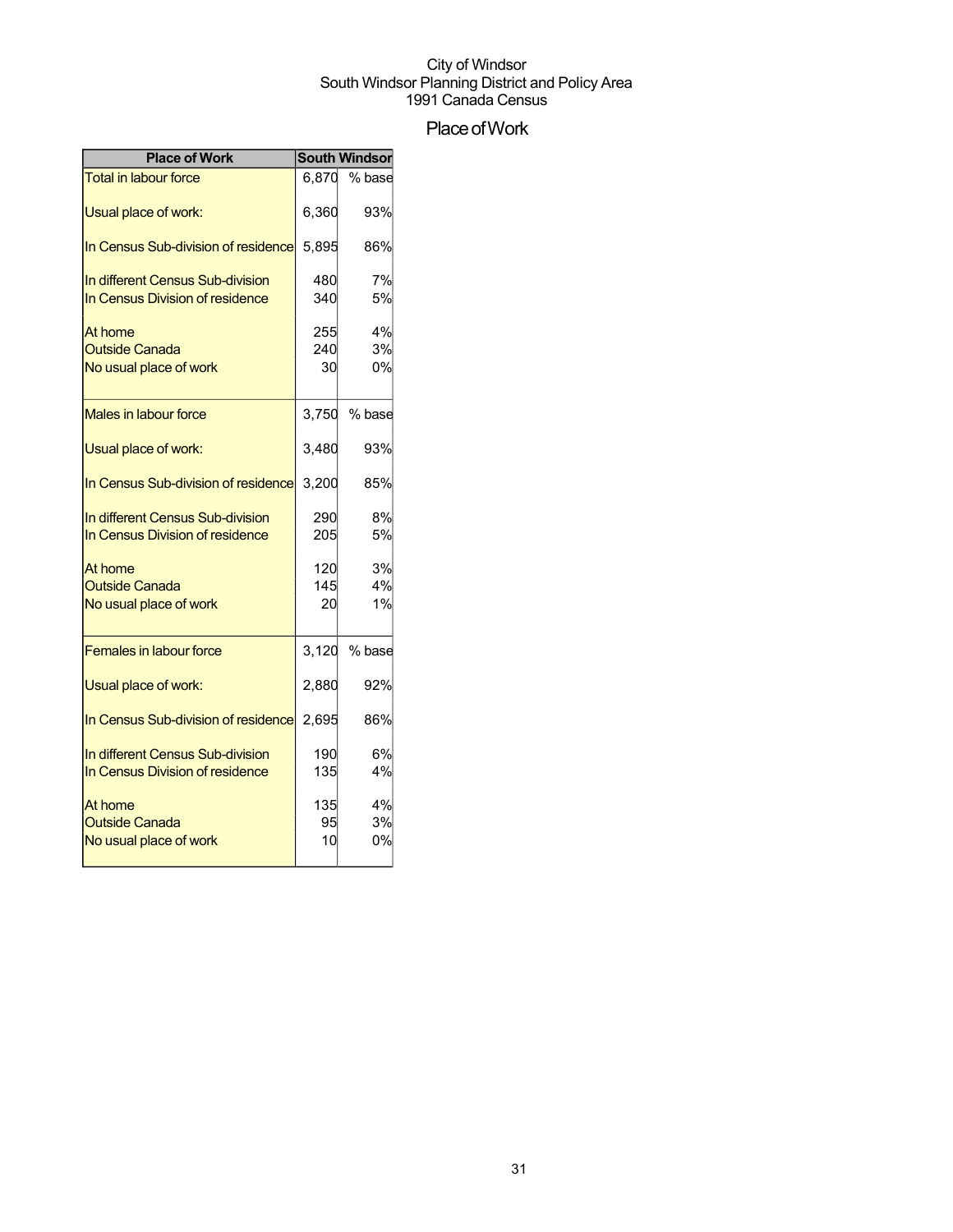## Families in Labour Force

| <b>Families in Labour Force</b>          |       | <b>South Windson</b> |
|------------------------------------------|-------|----------------------|
| Census families in private<br>households |       | 4,130 % base         |
| Married & common-law families            | 3,770 | 91%                  |
| No member in labour force                | 780   | 19%                  |
| Some members in labour force             | 2,980 | 72%                  |
| One member only                          | 785   | 19%                  |
| Two or more members                      | 2,180 | 53%                  |
| Couples in labour force                  | 1,830 | 44%                  |
| Lone-parent families                     | 365   | 9%                   |
| No member in labour force                | 20    | 0%                   |
| Some members in labour force             | 345   | 8%                   |
| <b>Parent in labour force</b>            | 245   | 6%                   |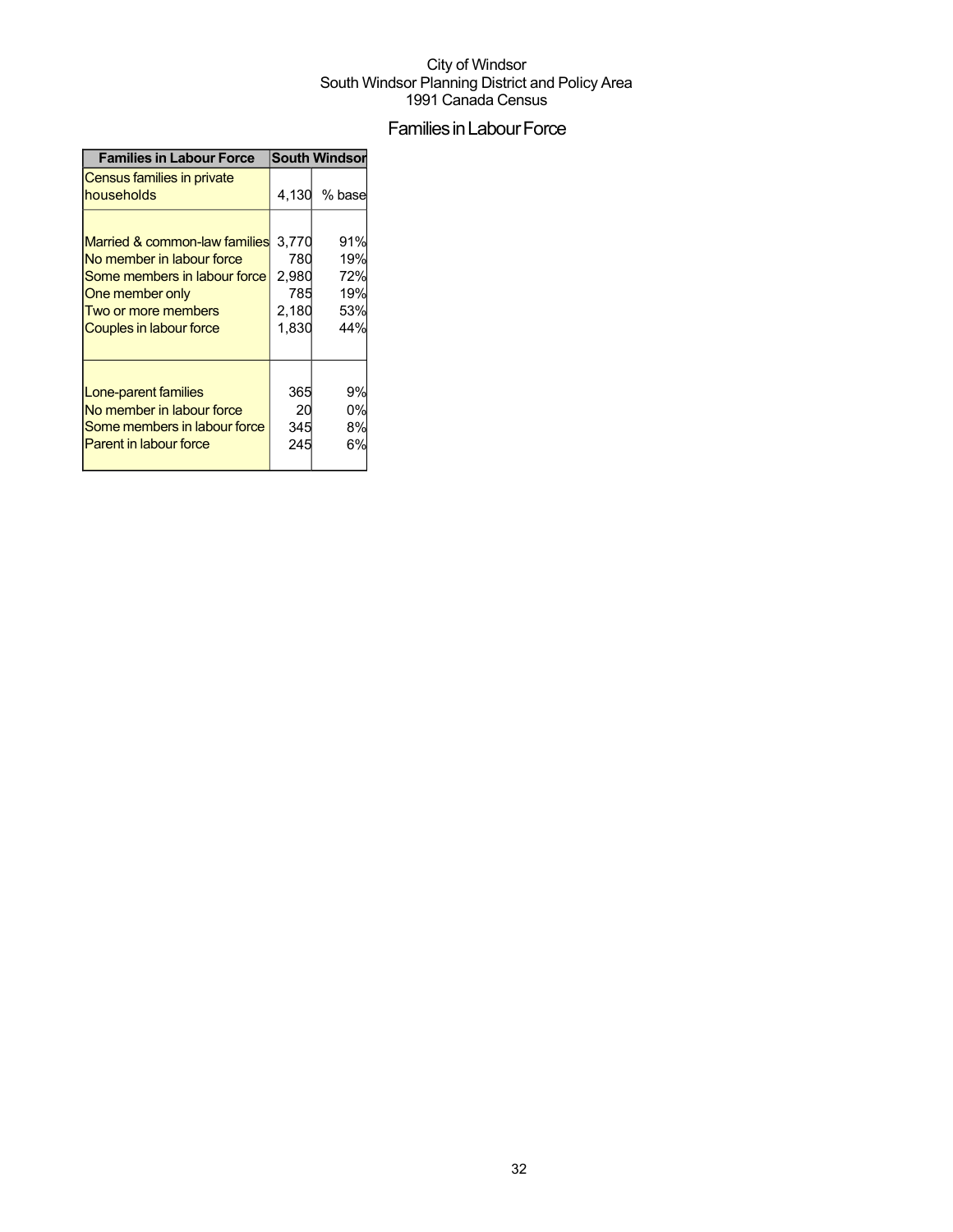## Income - full and part-time employment

| Income - full and part-time employment South Windsor |              |
|------------------------------------------------------|--------------|
| <b>Males and females</b>                             |              |
| Worked full year, full time                          | 3.790        |
| Average employment income                            | \$43,836     |
| Aggregate income (000)                               | \$166,138    |
| Worked part year or part time                        | 3.010        |
| Average employment income                            | \$15,129     |
| Aggregate income (000)                               | \$45,539     |
| <b>Males</b>                                         |              |
| Worked full year, full time                          | 2,525        |
| Average employment income                            | \$50,649     |
| Aggregate income (000)                               | \$127,888    |
| Worked part year or part time                        | 1,285        |
| Average employment income                            | \$18,818     |
| Aggregate income (000)                               | \$24,181     |
| <b>Females</b>                                       |              |
| Worked full year, full time                          | 1.265        |
| Average employment income                            | \$30,237     |
| Aggregate income (000)                               | \$38,250     |
| Worked part year or part time                        | 1,725        |
| Average employment income                            | \$12,381     |
| Aggregate income (000)                               | \$21,358,000 |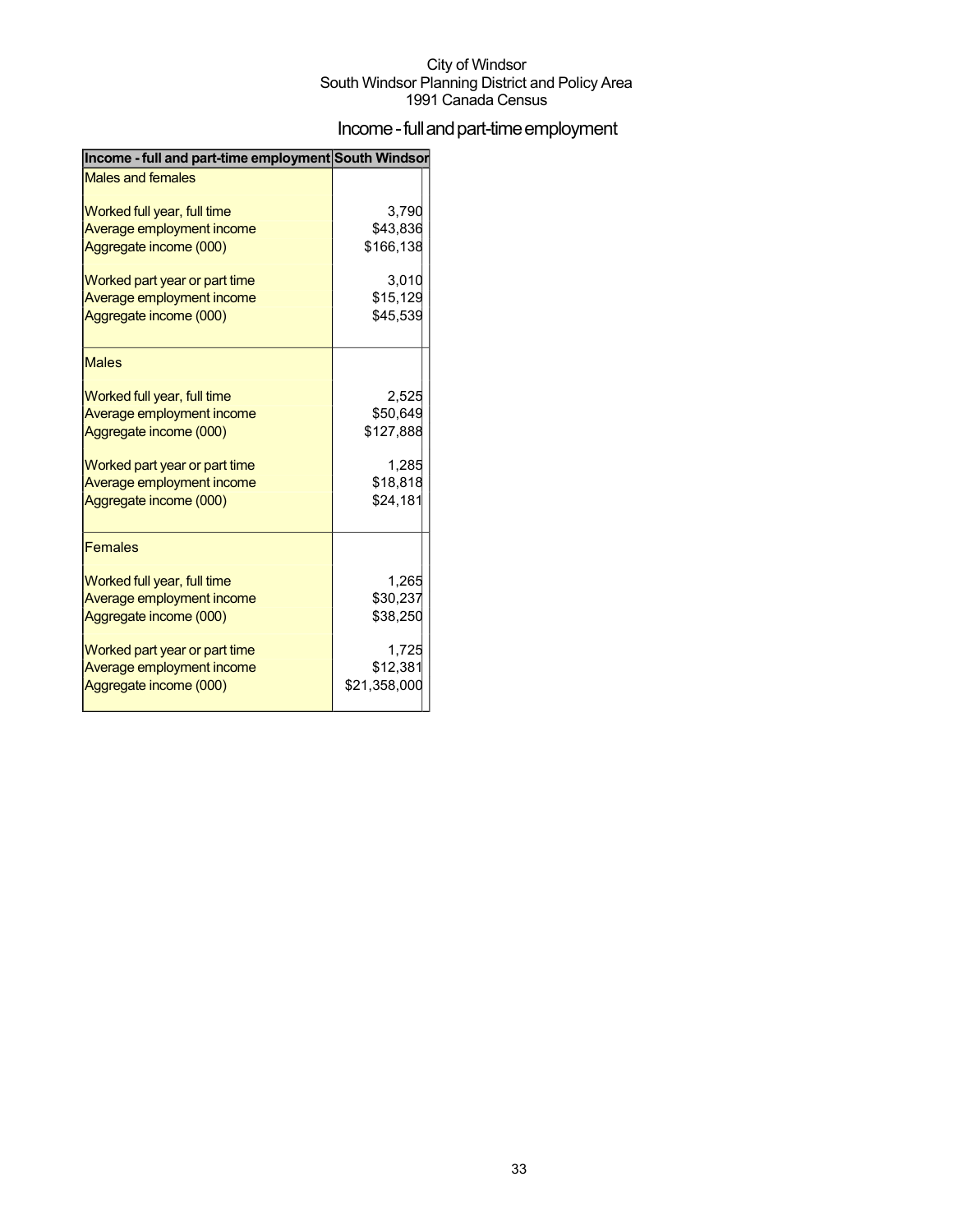## Income - Individual Source of Income

| Income - Individual                   | <b>South Windsor</b> |              |
|---------------------------------------|----------------------|--------------|
| <b>Source of Income</b>               |                      |              |
| Total 15 years and over with income   |                      | 10,435% base |
| <b>Under \$7,500</b>                  |                      | 1,990 19.10% |
| \$7,500 - \$14,999                    |                      | 1,770 17.00% |
| \$15,000 - \$29,999                   |                      | 2,42023.20%  |
| \$30,000 and over                     |                      | 4,18040.10%  |
| Average income                        | \$30,515             |              |
| Aggregate income (000)                | \$318,426            |              |
| <b>Median income</b>                  | \$25,578             |              |
|                                       |                      |              |
| Males 15 years and over with income   |                      | 5,400 % base |
| <b>Under \$7,500</b>                  |                      | 65512.10%    |
| \$7,500 - \$14,999                    |                      | 550 10.20%   |
| \$15,000 - \$29,999                   |                      | 1,03519.20%  |
| \$30,000 and over                     |                      | 3,11057.60%  |
|                                       |                      |              |
| Average income                        | \$40,135             |              |
| Aggregate income (000)                | \$216,728            |              |
| <b>Median income</b>                  | \$35,559             |              |
|                                       |                      |              |
| Females 15 years and over with income |                      | 5,035% base  |
| <b>Under \$7,500</b>                  |                      | 1,33526.50%  |
| \$7,500 - \$14,999                    |                      | 1,22024.20%  |
| \$15,000 - \$29,999                   |                      | 1,38527.50%  |
| \$30,000 and over                     |                      | 1,07021.30%  |
| Average income                        | \$20,198             |              |
| Aggregate income (000)                | \$101,698            |              |
| <b>Median income</b>                  | \$14,874             |              |
| Source of total income:               |                      |              |
| <b>Employment income</b>              | 73%                  |              |
| Government transfer payments          | 9%                   |              |
| <b>Other income</b>                   | 18%                  |              |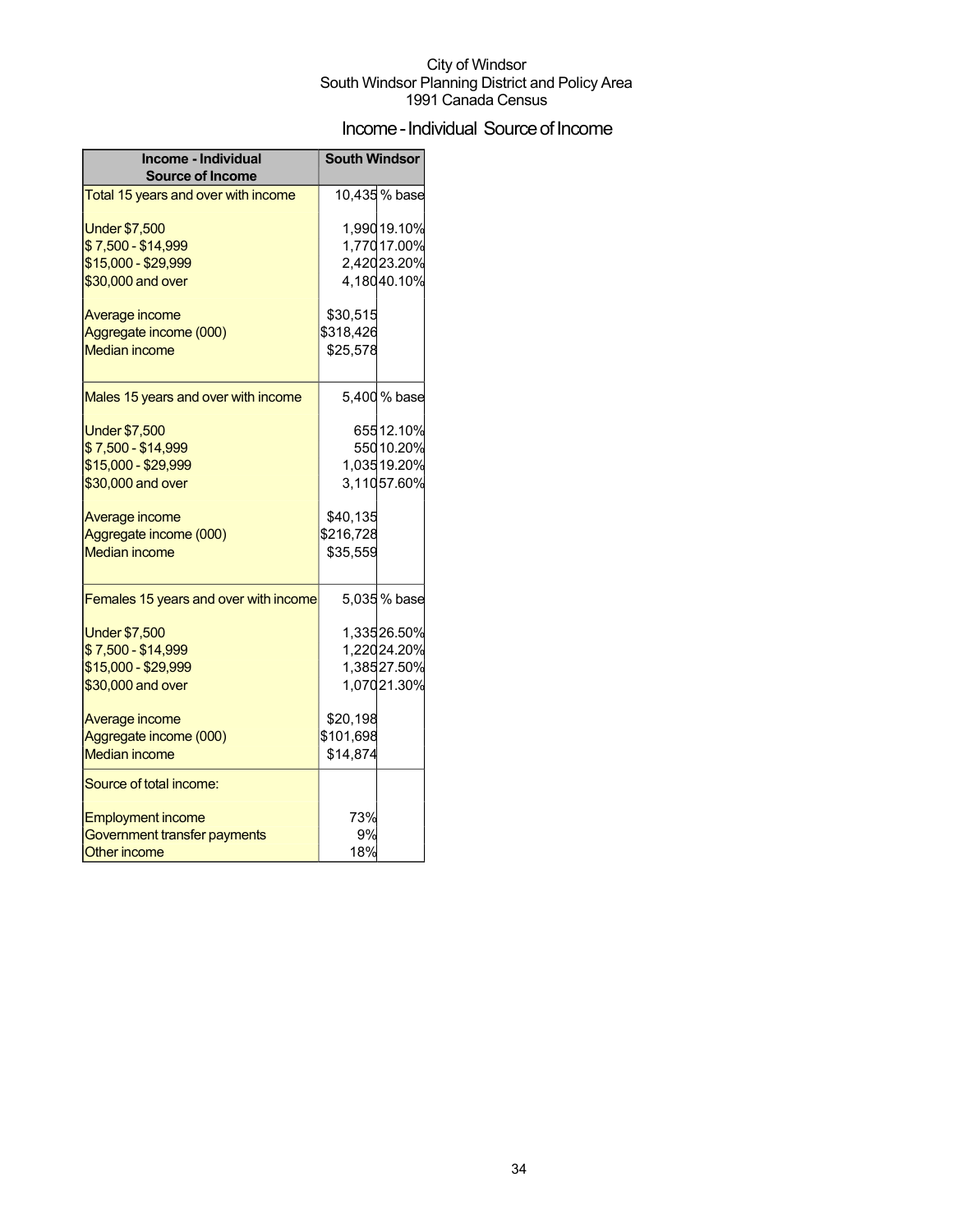## Income - Family and Household

| <b>Total census families</b><br><b>Family Income:</b>                                                                                                                                                                                                                                                            |                                                                 | 4,155% base             |
|------------------------------------------------------------------------------------------------------------------------------------------------------------------------------------------------------------------------------------------------------------------------------------------------------------------|-----------------------------------------------------------------|-------------------------|
|                                                                                                                                                                                                                                                                                                                  |                                                                 |                         |
|                                                                                                                                                                                                                                                                                                                  |                                                                 |                         |
| <b>Under \$20,000</b><br>\$20,000 - \$34,999<br>\$35,000 - \$49,999<br>\$50,000 and over                                                                                                                                                                                                                         | 238<br>523<br>804<br>2,550                                      | 6%<br>13%<br>19%<br>61% |
| Average income<br>Aggregate income (000)<br><b>Median income</b>                                                                                                                                                                                                                                                 | \$68,910<br>\$286,320<br>\$58,829                               |                         |
| Total households                                                                                                                                                                                                                                                                                                 |                                                                 | 4,750 % base            |
| <b>Household Income:</b><br><b>Under \$20,000</b><br>\$20,000 - \$34,999<br>\$35,000 - \$49,999<br>\$50,000 and over<br>Average income<br>Aggregate income (000)<br><b>Median income</b>                                                                                                                         | 447<br>611<br>923<br>2,780<br>\$65,860<br>\$311,846<br>\$56,984 | 9%<br>13%<br>19%<br>59% |
| Incidence of low income:<br><b>Total economic families</b><br><b>Families with low income</b><br>Incidence of low income<br>Total unattached individuals<br>Individuals with low income<br>Incidence of low income<br>Persons in private households<br>Persons in low income families<br>Incidence of low income | 4,100<br>165<br>4%<br>0<br>0<br>13,580<br>675<br>5%             |                         |